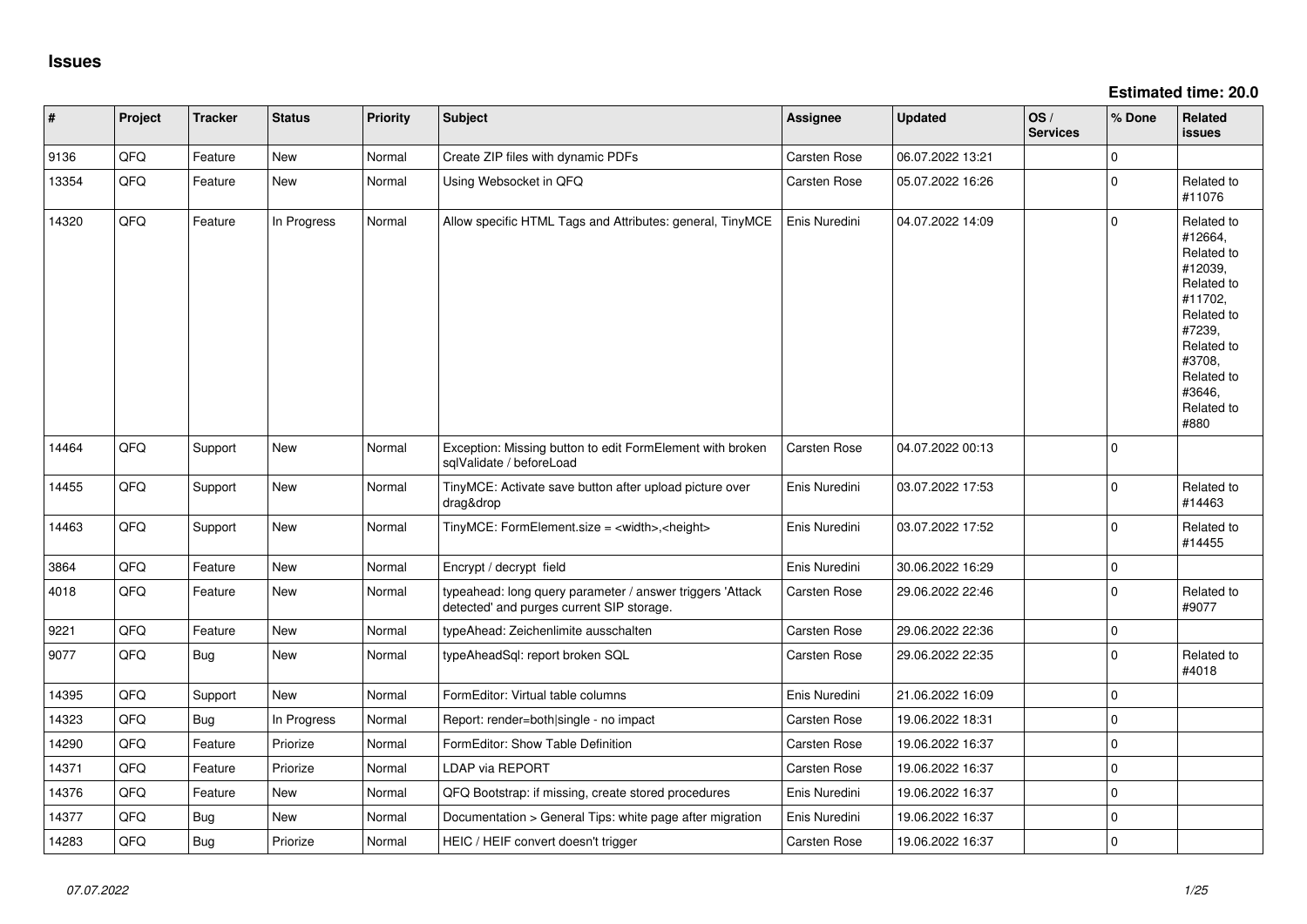| $\pmb{\sharp}$ | Project | <b>Tracker</b> | <b>Status</b>     | <b>Priority</b> | <b>Subject</b>                                                      | <b>Assignee</b>     | <b>Updated</b>   | OS/<br><b>Services</b> | % Done              | Related<br><b>issues</b>                                                    |
|----------------|---------|----------------|-------------------|-----------------|---------------------------------------------------------------------|---------------------|------------------|------------------------|---------------------|-----------------------------------------------------------------------------|
| 12452          | QFQ     | Feature        | Priorize          | Normal          | BaseURL: alsways with '/' at the end                                | <b>Carsten Rose</b> | 19.06.2022 13:45 |                        | $\mathbf 0$         | Related to<br>#10782                                                        |
| 12262          | QFQ     | Feature        | ToDo              | Normal          | Form buttons on top: more customable                                | Enis Nuredini       | 17.06.2022 10:44 |                        | $\mathsf 0$         | Related to<br>#13945, Has<br>duplicate<br>#4046, Has<br>duplicate<br>#10080 |
| 13608          | QFQ     | Feature        | Some day<br>maybe | Normal          | Automatic Browser Language Redirect                                 | Enis Nuredini       | 17.06.2022 08:35 |                        | $\Omega$            |                                                                             |
| 14322          | QFQ     | <b>Bug</b>     | New               | Normal          | Form Load: by default no scroll (save & close should be<br>visible) | Enis Nuredini       | 15.06.2022 14:12 |                        | $\mathbf{0}$        | Related to<br>#14321,<br>Related to<br>#6232                                |
| 14305          | QFQ     | Bug            | <b>New</b>        | Normal          | Inline Report editing does not create history entries               | Carsten Rose        | 10.06.2022 11:55 |                        | 0                   |                                                                             |
| 14304          | QFQ     | Bug            | <b>New</b>        | Normal          | table sorter view safer does not work                               | Carsten Rose        | 10.06.2022 11:49 |                        | $\mathbf 0$         |                                                                             |
| 7732           | QFQ     | Feature        | Some day<br>maybe | Normal          | Javascript: Lazy Loading der add on libs                            | Benjamin Baer       | 08.06.2022 10:38 |                        | $\mathsf 0$         | Related to<br>#12611.<br>Related to<br>#12490,<br>Related to<br>#10013      |
| 10013          | QFQ     | Feature        | Some day<br>maybe | Normal          | FE.typ=editor: CodeMirror                                           | Carsten Rose        | 08.06.2022 10:37 |                        | $\Omega$            | Related to<br>#12611,<br>Related to<br>#12490,<br>Related to<br>#7732       |
| 12490          | QFQ     | Feature        | <b>New</b>        | Normal          | Loading Plugins in QFQ - see what tinymce does. (lazy<br>loading)   | Benjamin Baer       | 08.06.2022 10:37 |                        | $\Omega$            | Related to<br>#12611,<br>Related to<br>#10013,<br>Related to<br>#7732       |
| 12611          | QFQ     | Feature        | Some day<br>maybe | Normal          | Refactoring: Bootstrap with Lazy Loading                            | Carsten Rose        | 08.06.2022 10:37 |                        | $\Omega$            | Related to<br>#12490,<br>Related to<br>#10013,<br>Related to<br>#7732       |
| 9052           | QFQ     | Feature        | Feedback          | High            | Report: CodeMirror with SQL Syntax Highlight in FE                  | Enis Nuredini       | 08.06.2022 10:25 |                        | $\mathbf 0$         |                                                                             |
| 14175          | QFQ     | <b>Bug</b>     | In Progress       | Normal          | Opening a form with no QFQ Session cookie fails                     | Carsten Rose        | 03.06.2022 10:40 |                        | $\mathsf{O}\xspace$ |                                                                             |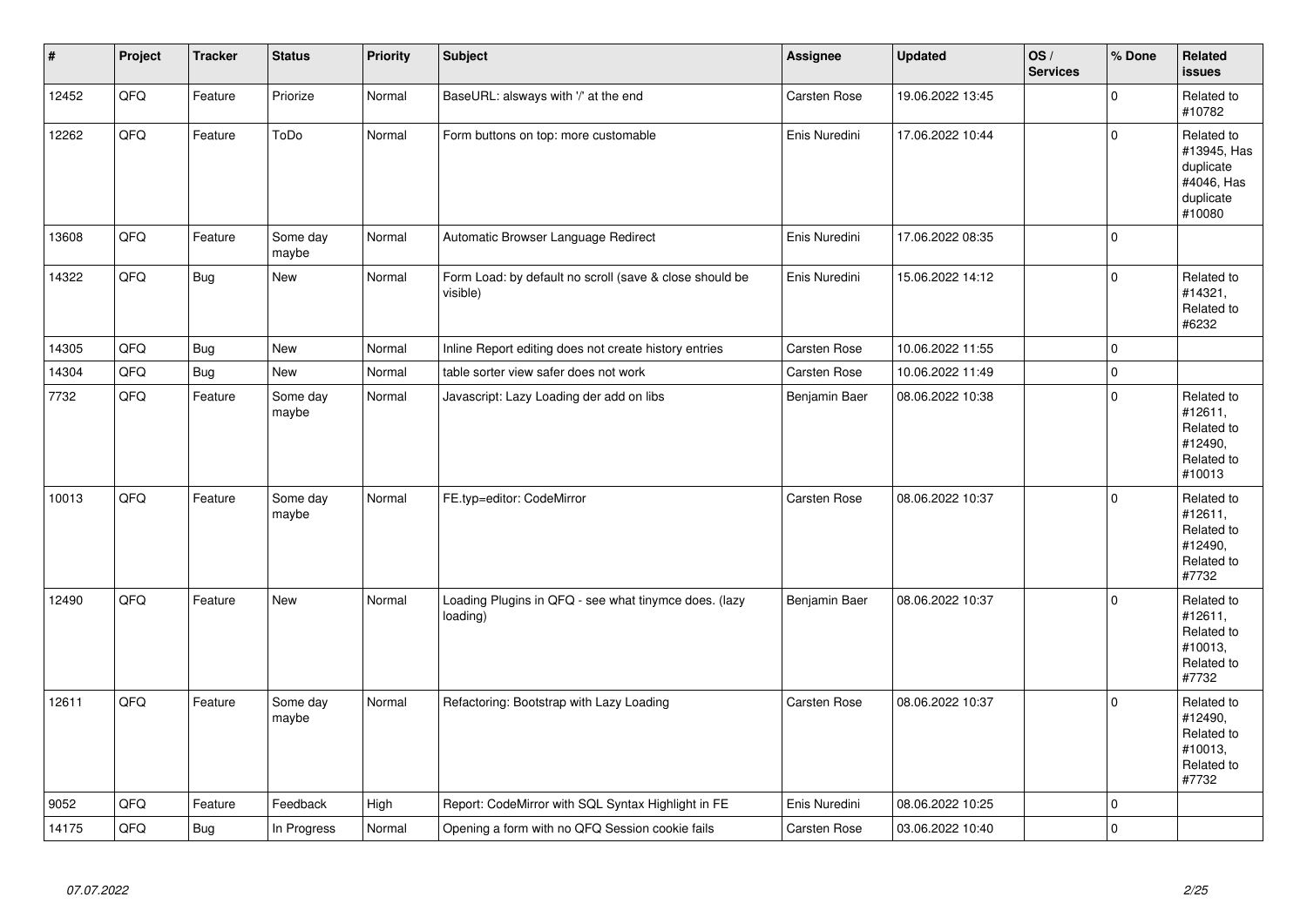| $\sharp$ | Project | <b>Tracker</b> | <b>Status</b> | <b>Priority</b> | <b>Subject</b>                                                                       | Assignee               | <b>Updated</b>   | OS/<br><b>Services</b> | % Done      | Related<br><b>issues</b>                                               |
|----------|---------|----------------|---------------|-----------------|--------------------------------------------------------------------------------------|------------------------|------------------|------------------------|-------------|------------------------------------------------------------------------|
| 13716    | QFQ     | Bug            | New           | High            | Firefox ask to store username/password                                               | Enis Nuredini          | 30.05.2022 09:31 |                        | $\mathbf 0$ | Related to<br>#13827                                                   |
| 12066    | QFQ     | <b>Bug</b>     | New           | High            | enterAsSubmit: Forward wird nicht ausgeführt                                         | Enis Nuredini          | 29.05.2022 09:23 |                        | $\mathbf 0$ |                                                                        |
| 11630    | QFQ     | <b>Bug</b>     | Feedback      | High            | Bitte check ob CALL() in 20.11.0 noch so funktioniert wie in<br>20.4.1               | Enis Nuredini          | 28.05.2022 13:45 |                        | $\mathbf 0$ | Related to<br>#11325                                                   |
| 12584    | QFQ     | Feature        | Feedback      | Normal          | T3 v10 migration script: replace alias-patterns (v11)                                | Carsten Rose           | 28.05.2022 11:12 |                        | 100         |                                                                        |
| 12989    | QFQ     | Bug            | New           | Normal          | empty string does not trigger dynamic update                                         | Enis Nuredini          | 28.05.2022 11:09 |                        | $\mathbf 0$ |                                                                        |
| 14185    | QFQ     | Feature        | <b>New</b>    | Normal          | External/Autocron.php - better suitable directory                                    | Support: System        | 28.05.2022 11:03 |                        | $\mathbf 0$ |                                                                        |
| 13943    | QFQ     | Bug            | Priorize      | Normal          | unable to find formgroup                                                             | Enis Nuredini          | 28.05.2022 11:03 |                        | $\mathbf 0$ |                                                                        |
| 14090    | QFQ     | Feature        | New           | Normal          | Nützliche _script funktionen                                                         | Carsten Rose           | 28.05.2022 11:03 |                        | $\mathbf 0$ |                                                                        |
| 13609    | QFQ     | Feature        | New           | Normal          | QFQ Introduction: Seite aufloesen                                                    | Philipp<br>Gröbelbauer | 28.05.2022 11:02 |                        | $\mathbf 0$ |                                                                        |
| 14233    | QFQ     | Bug            | New           | Normal          | AS _link: question - HTML is not rendered                                            | Carsten Rose           | 28.05.2022 11:02 |                        | $\pmb{0}$   |                                                                        |
| 14227    | QFQ     | Feature        | <b>New</b>    | Normal          | Selenium Konkurrenz: cypress.io                                                      | Enis Nuredini          | 28.05.2022 11:02 |                        | $\pmb{0}$   |                                                                        |
| 14187    | QFQ     | Feature        | New           | High            | qfq.log: show current URL                                                            | Carsten Rose           | 28.05.2022 11:02 |                        | $\mathbf 0$ | Related to<br>#13933,<br>Related to<br>#12532,<br>Related to<br>#11893 |
| 14077    | QFQ     | Bug            | New           | Normal          | As _link: Attribute 'class' missing by r:1 and r:3 - but should<br>set               | Carsten Rose           | 28.05.2022 11:02 |                        | $\mathbf 0$ | Related to<br>#5342,<br>Related to<br>#4343                            |
| 14028    | QFQ     | Feature        | New           | Normal          | Required notification: visual nicer                                                  | Enis Nuredini          | 28.05.2022 11:01 |                        | $\mathbf 0$ |                                                                        |
| 13945    | QFQ     | Feature        | New           | Normal          | As link: content before/after link                                                   | Enis Nuredini          | 28.05.2022 11:01 |                        | $\mathbf 0$ | Related to<br>#12262                                                   |
| 13767    | QFQ     | <b>Bug</b>     | Feedback      | Normal          | date/time-picker: required shows up/down button orange                               | Enis Nuredini          | 16.05.2022 23:16 |                        | $\mathbf 0$ |                                                                        |
| 13572    | QFQ     | Feature        | Feedback      | Normal          | Form Load: misleading error message on trying to load non<br>existent primary record | Enis Nuredini          | 16.05.2022 23:16 |                        | 100         |                                                                        |
| 10782    | QFQ     | Feature        | Feedback      | Normal          | Tiny MCE: Image Upload                                                               | Enis Nuredini          | 16.05.2022 23:16 |                        | $\mathbf 0$ | Related to<br>#12452                                                   |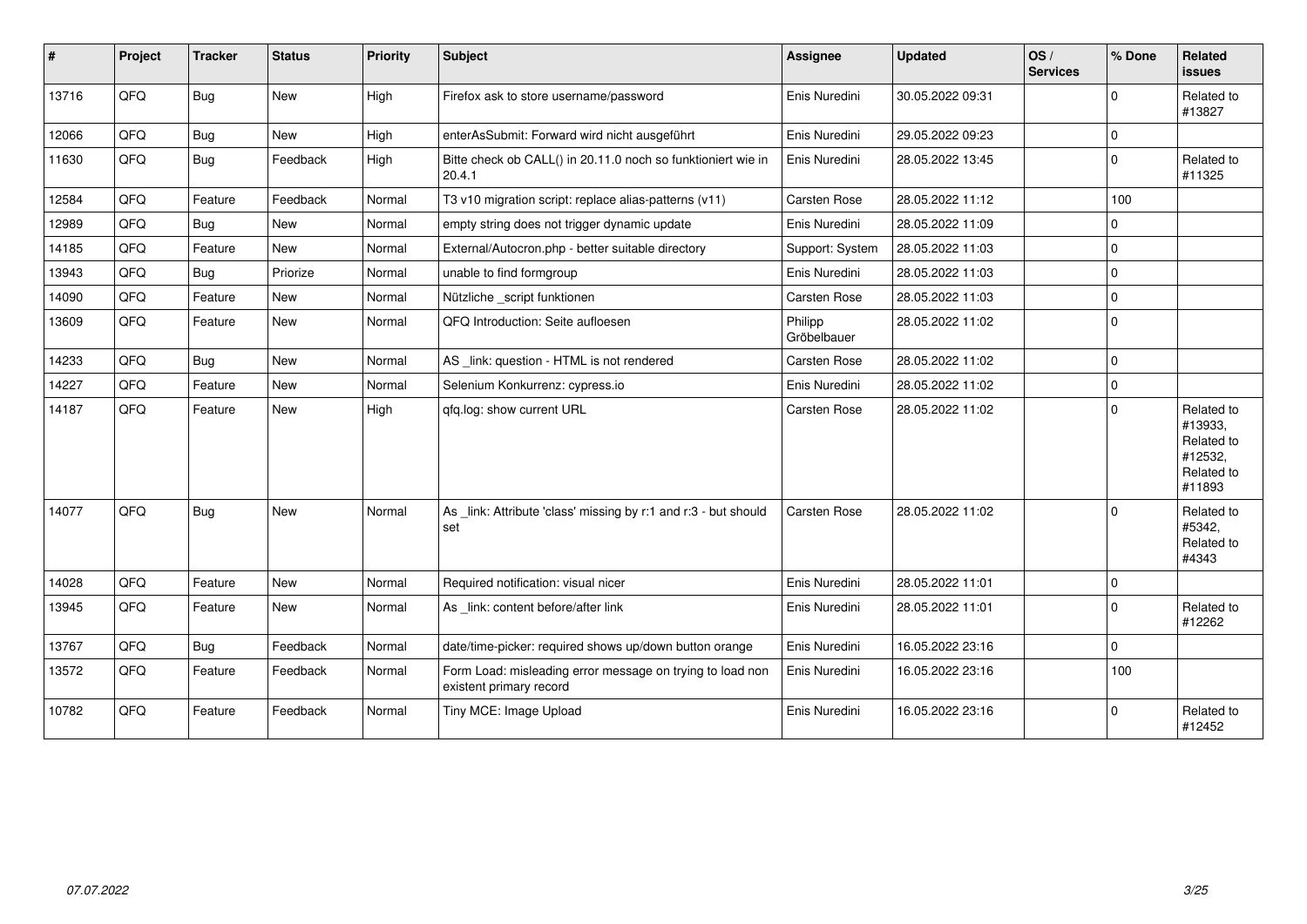| #     | Project | <b>Tracker</b> | <b>Status</b> | <b>Priority</b> | <b>Subject</b>                                                                        | <b>Assignee</b> | <b>Updated</b>   | OS/<br><b>Services</b> | % Done      | Related<br>issues                                                                                                              |
|-------|---------|----------------|---------------|-----------------|---------------------------------------------------------------------------------------|-----------------|------------------|------------------------|-------------|--------------------------------------------------------------------------------------------------------------------------------|
| 11517 | QFQ     | Bug            | In Progress   | Normal          | extraButtonInfo Broken for multiple FormElements                                      | Carsten Rose    | 12.05.2022 13:12 |                        | $\Omega$    | Related to<br>#7890,<br>Related to<br>#3811, Has<br>duplicate<br>#10905, Has<br>duplicate<br>#10553, Has<br>duplicate<br>#6779 |
| 10979 | QFQ     | Feature        | New           | Normal          | Ajax Calls an API - dataReport                                                        | Carsten Rose    | 11.05.2022 12:15 |                        | $\mathbf 0$ |                                                                                                                                |
| 14091 | QFQ     | Bug            | New           | Normal          | inconsistent template path for twig                                                   | Carsten Rose    | 19.04.2022 18:36 |                        | $\mathbf 0$ |                                                                                                                                |
| 13451 | QFQ     | Bug            | New           | Normal          | Character Counter / Max Character: Problem in Safari                                  | Carsten Rose    | 15.04.2022 17:18 |                        | $\mathbf 0$ |                                                                                                                                |
| 13900 | QFQ     | Feature        | Priorize      | Normal          | Selenium: Check das Cookie/PDF funktioniert                                           | Enis Nuredini   | 25.03.2022 12:45 |                        | $\Omega$    |                                                                                                                                |
| 10569 | QFQ     | Feature        | Priorize      | Normal          | link _blank more safe                                                                 | Enis Nuredini   | 25.03.2022 12:44 |                        | $\mathbf 0$ |                                                                                                                                |
| 13899 | QFQ     | <b>Bug</b>     | ToDo          | Normal          | Selenium: zum laufen bringen                                                          | Enis Nuredini   | 25.03.2022 10:24 |                        | $\mathbf 0$ |                                                                                                                                |
| 8891  | QFQ     | <b>Bug</b>     | <b>New</b>    | High            | formSubmitLog: do not log passwords                                                   | Enis Nuredini   | 25.03.2022 09:06 |                        | $\mathbf 0$ |                                                                                                                                |
| 10463 | QFQ     | Feature        | New           | Normal          | Report _link: expliztes setzen von HTML Tags (Bedarf fuer<br>'data-selenium' & 'id')  | Enis Nuredini   | 23.03.2022 09:23 |                        | $\Omega$    | Related to<br>#7648                                                                                                            |
| 11892 | QFQ     | Feature        | New           | Normal          | tablesorter: columns with links are hard to order - new<br>qualifier 'Y: <ord>'</ord> | Enis Nuredini   | 23.03.2022 09:22 |                        | $\mathbf 0$ |                                                                                                                                |
| 7602  | QFQ     | Feature        | ToDo          | High            | Multi Select: with checkboxes                                                         | Benjamin Baer   | 22.03.2022 09:07 |                        | $\mathbf 0$ |                                                                                                                                |
| 6140  | QFQ     | <b>Bug</b>     | Priorize      | Normal          | QFQ DnD Sort: Locked fields                                                           | Benjamin Baer   | 21.03.2022 09:56 |                        | $\Omega$    |                                                                                                                                |
| 6801  | QFQ     | Feature        | Priorize      | Normal          | Fabric: Maximize / FullIscreen                                                        | Benjamin Baer   | 21.03.2022 09:56 |                        | 0           |                                                                                                                                |
| 12440 | QFQ     | Feature        | In Progress   | Normal          | Typo3 V10 upgrade (durchfuehren und testen)                                           | Carsten Rose    | 21.03.2022 09:53 |                        | 50          | Related to<br>#12357,<br>Related to<br>#12067,<br>Related to<br>#10661                                                         |
| 5562  | QFQ     | Feature        | Priorize      | Normal          | Drag'n'Drop fuer Uploads                                                              | Benjamin Baer   | 21.03.2022 09:52 |                        | $\Omega$    | Related to<br>#9706                                                                                                            |
| 6224  | QFQ     | Feature        | Priorize      | Normal          | Dynamic update: fade in/out fields                                                    | Benjamin Baer   | 21.03.2022 09:50 |                        | $\Omega$    |                                                                                                                                |
| 5366  | QFQ     | Feature        | Priorize      | Normal          | Saving with keyboard shortcuts                                                        | Benjamin Baer   | 21.03.2022 09:47 |                        | $\mathbf 0$ |                                                                                                                                |
| 12714 | QFQ     | <b>Bug</b>     | New           | Normal          | Conversion of GIF to PDF broken when GIF contains Alpha.                              | Carsten Rose    | 19.03.2022 17:49 |                        | 0           |                                                                                                                                |
| 12556 | QFQ     | Feature        | New           | Normal          | Pills Title: colored = static or dynamic on allrequiredgiven                          | Benjamin Baer   | 19.03.2022 17:49 |                        | $\pmb{0}$   |                                                                                                                                |
| 12546 | QFQ     | Bug            | Feedback      | Normal          | Branch 'Development' - Unit Tests mit dirty workaround<br>angepasst                   | Carsten Rose    | 19.03.2022 17:48 |                        | 0           |                                                                                                                                |
| 12512 | QFQ     | Bug            | New           | Normal          | Some MySQL Installation can't use 'stored procedures'                                 | Carsten Rose    | 19.03.2022 17:48 |                        | $\mathbf 0$ |                                                                                                                                |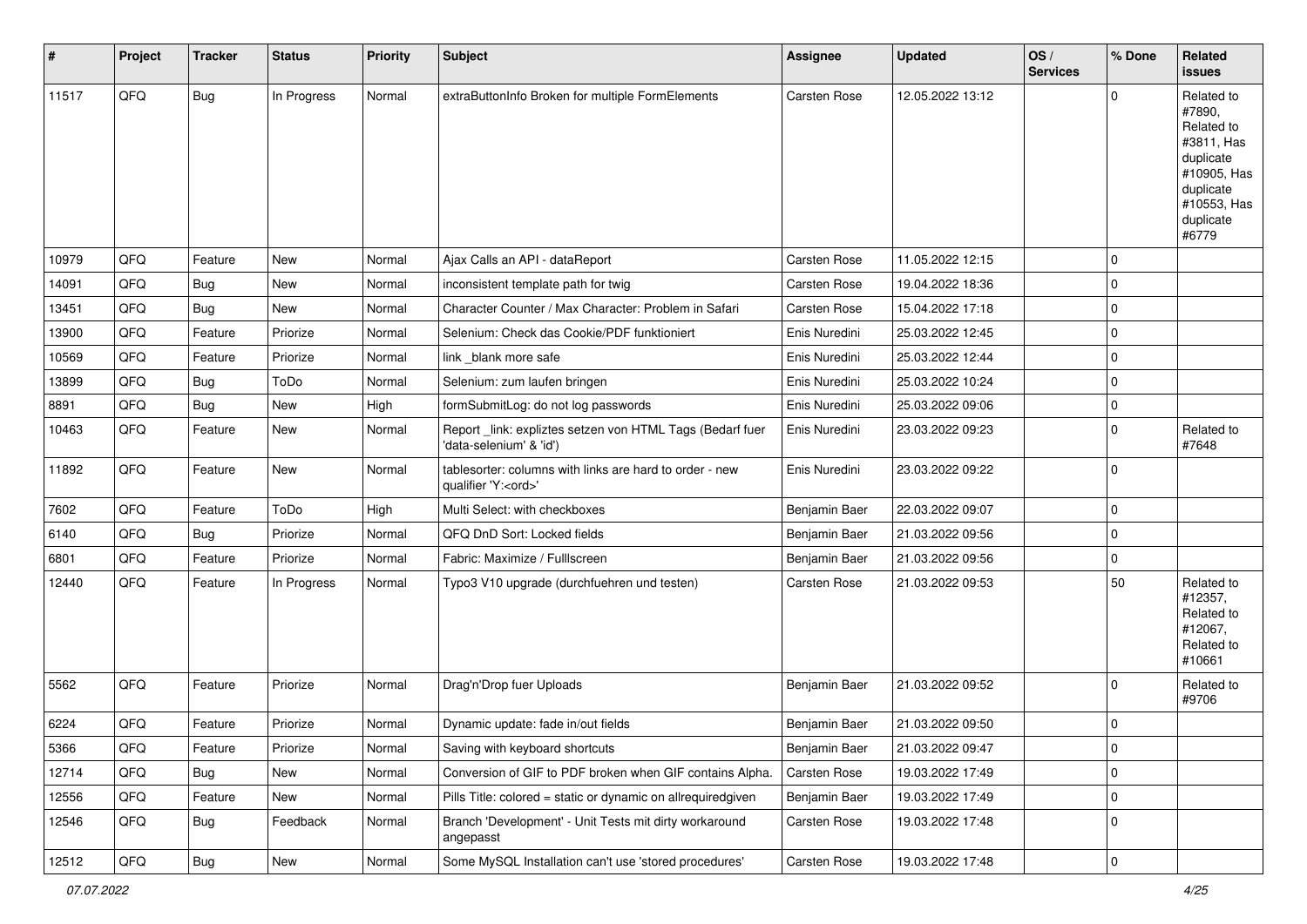| #     | Project | <b>Tracker</b> | <b>Status</b>     | <b>Priority</b> | <b>Subject</b>                                                                                                                                      | <b>Assignee</b> | Updated          | OS/<br><b>Services</b> | % Done      | Related<br>issues                           |
|-------|---------|----------------|-------------------|-----------------|-----------------------------------------------------------------------------------------------------------------------------------------------------|-----------------|------------------|------------------------|-------------|---------------------------------------------|
| 12508 | QFQ     | Bug            | In Progress       | High            | qfq Form: sendMail                                                                                                                                  | Karin Niffeler  | 19.03.2022 17:48 |                        | $\Omega$    |                                             |
| 12520 | QFQ     | Bug            | <b>New</b>        | Normal          | Switch FE User: still active even FE User session expired                                                                                           | Carsten Rose    | 19.03.2022 17:48 |                        | 0           |                                             |
| 12581 | QFQ     | Bug            | <b>New</b>        | Normal          | Form.forward=close: Record 'new' in new browser tab ><br>save (& close) >> Form is not reloaded with new created<br>record id and stays in mode=new | Carsten Rose    | 19.03.2022 17:48 |                        | $\Omega$    |                                             |
| 12603 | QFQ     | Feature        | <b>New</b>        | Normal          | Dropdown (Select), Radio, checkbox:<br>itemListAlways={{!SELECT key, value}}                                                                        | Carsten Rose    | 19.03.2022 17:47 |                        | $\Omega$    |                                             |
| 12664 | QFQ     | Feature        | <b>New</b>        | Normal          | TinyMCE: report/remove malicous HTML/JS Code                                                                                                        | Carsten Rose    | 19.03.2022 17:47 |                        | $\Omega$    | Related to<br>#14320                        |
| 12716 | QFQ     | Bug            | New               | Normal          | template group: Pattern only applied to first instance                                                                                              | Carsten Rose    | 19.03.2022 17:47 |                        | $\Omega$    |                                             |
| 13331 | QFQ     | Bug            | <b>New</b>        | Normal          | Multi Form: Clear Icon misplaced                                                                                                                    | Carsten Rose    | 19.03.2022 17:47 |                        | $\Omega$    |                                             |
| 13332 | QFQ     | Bug            | <b>New</b>        | Normal          | Multi Form: Required Felder werden visuell nicht markiert.                                                                                          | Carsten Rose    | 19.03.2022 17:47 |                        | 0           |                                             |
| 13460 | QFQ     | Bug            | <b>New</b>        | Normal          | Doc: Password set/reset  password should not processed<br>with 'html encode'                                                                        | Carsten Rose    | 19.03.2022 17:46 |                        | $\Omega$    |                                             |
| 13467 | QFQ     | Feature        | <b>New</b>        | Normal          | ChangeLog Generator                                                                                                                                 | Carsten Rose    | 19.03.2022 17:46 |                        | $\Omega$    | Related to<br>#11460                        |
| 13528 | QFQ     | Bug            | <b>New</b>        | Normal          | gfg.io > releases: es wird kein neues Release angelegt                                                                                              | Benjamin Baer   | 19.03.2022 17:46 |                        | $\Omega$    |                                             |
| 13592 | QFQ     | Bug            | <b>New</b>        | Normal          | QFQ Build Queue: das vergeben von Tags klappt nicht. Es<br>werden keine Releases gebaut.                                                            | Carsten Rose    | 19.03.2022 17:45 |                        | $\Omega$    |                                             |
| 13647 | QFQ     | Bug            | <b>New</b>        | Normal          | Autofocus funktioniert nicht auf Chrome                                                                                                             | Benjamin Baer   | 19.03.2022 17:44 |                        | $\Omega$    |                                             |
| 13700 | QFQ     | Feature        | <b>New</b>        | Normal          | Redesign gfg.io Seite                                                                                                                               | Carsten Rose    | 19.03.2022 17:43 |                        | $\Omega$    |                                             |
| 13757 | QFQ     | Feature        | <b>New</b>        | High            | QR / Bar-Code Plugin                                                                                                                                | Enis Nuredini   | 19.03.2022 17:43 |                        | 0           |                                             |
| 13841 | QFQ     | Feature        | New               | Normal          | Create PDF via iText - evaluate                                                                                                                     | Carsten Rose    | 19.03.2022 17:42 |                        | $\Omega$    |                                             |
| 13843 | QFQ     | Feature        | <b>New</b>        | Normal          | Create JWT via QFQ                                                                                                                                  | Carsten Rose    | 19.03.2022 17:42 |                        | $\Omega$    |                                             |
| 5548  | QFQ     | Feature        | Some day<br>maybe | Normal          | 801 Textfiles/Scriptfiles als Thumbnail                                                                                                             | Carsten Rose    | 07.03.2022 16:26 |                        | $\mathbf 0$ |                                             |
| 12395 | QFQ     | Bug            | ToDo              | High            | QFQ Function: Result two times shown                                                                                                                | Carsten Rose    | 18.02.2022 08:59 |                        | 0           |                                             |
| 5894  | QFQ     | Feature        | Feedback          | Normal          | Typeahead in Report: show/hide rows dynamically                                                                                                     | Carsten Rose    | 18.02.2022 08:50 |                        | $\Omega$    | Related to<br>#5893.<br>Related to<br>#5885 |
| 4413  | QFQ     | Feature        | <b>New</b>        | Normal          | fieldset: show/hidden, modeSql, dynamicUpdate                                                                                                       | Carsten Rose    | 09.02.2022 15:19 |                        | $\Omega$    |                                             |
| 13706 | QFQ     | Bug            | <b>New</b>        | Normal          | Wrong CheckType in FieldElement LastStatus of Form Cron                                                                                             | Carsten Rose    | 21.01.2022 18:20 |                        | $\Omega$    |                                             |
| 13659 | QFQ     | Bug            | New               | Normal          | wrong sanitize class applied to R-store                                                                                                             | Carsten Rose    | 15.01.2022 14:23 |                        | 0           |                                             |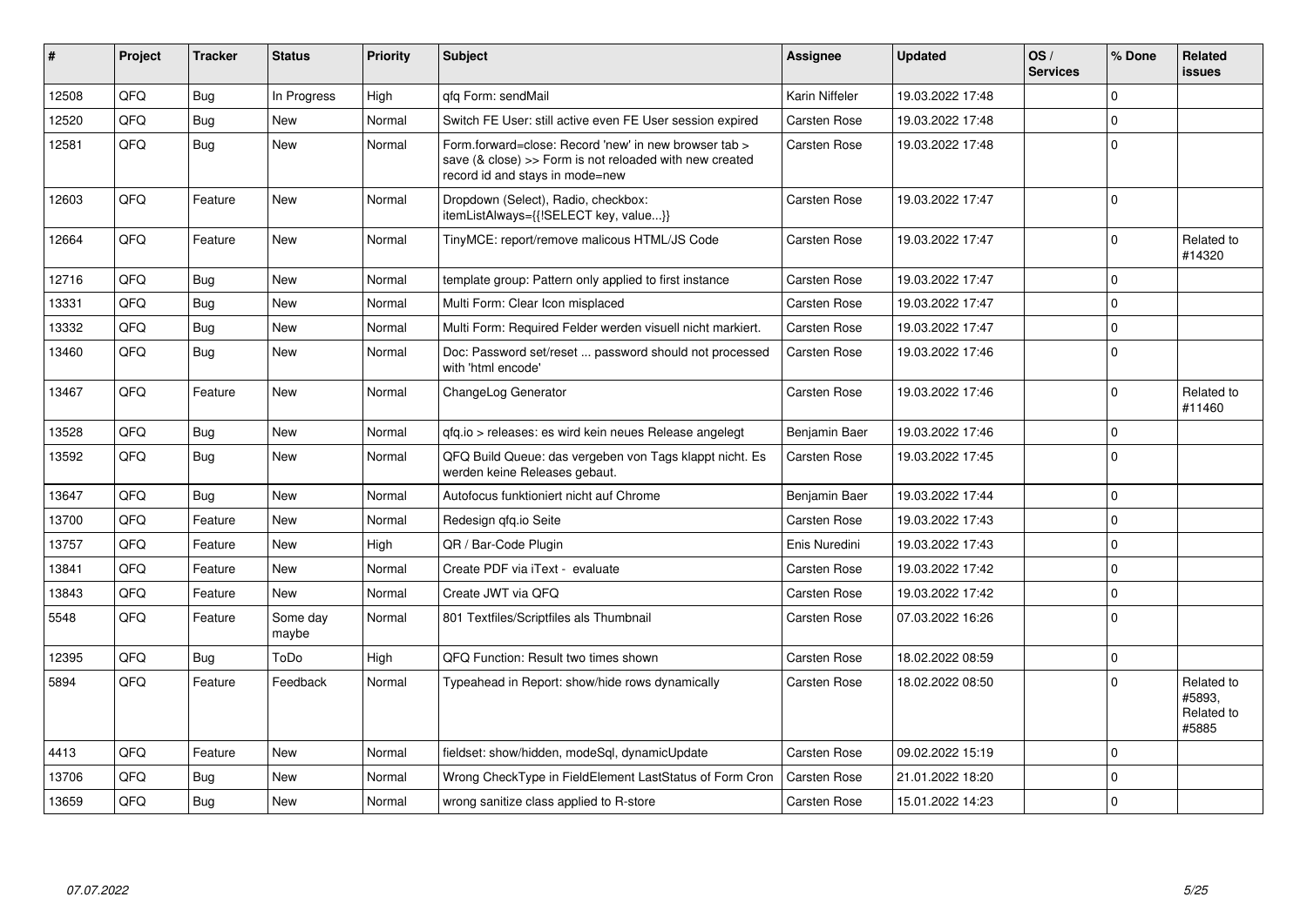| #     | Project | <b>Tracker</b> | <b>Status</b>              | <b>Priority</b> | <b>Subject</b>                                                                                                                        | <b>Assignee</b> | <b>Updated</b>   | OS/<br><b>Services</b> | % Done      | Related<br>issues                                                    |
|-------|---------|----------------|----------------------------|-----------------|---------------------------------------------------------------------------------------------------------------------------------------|-----------------|------------------|------------------------|-------------|----------------------------------------------------------------------|
| 9789  | QFQ     | Bug            | In Progress                | High            | Record Lock: release to early on 'leave page'                                                                                         | Carsten Rose    | 10.01.2022 09:25 |                        | 100         | Related to<br>#10081,<br>Related to<br>#9173.<br>Related to<br>#8702 |
| 12476 | QFQ     | Feature        | New                        | Normal          | clearMe: a) should trigger 'dirty', b) sticky on textarea resize                                                                      | Benjamin Baer   | 04.01.2022 08:40 |                        | $\Omega$    | Related to<br>#9528                                                  |
| 6870  | QFQ     | Feature        | Priorize                   | Normal          | Click on '_link' triggers an API call                                                                                                 | Benjamin Baer   | 03.01.2022 08:25 |                        | $\mathbf 0$ |                                                                      |
| 2665  | QFQ     | Bug            | Priorize                   | Normal          | Dynamic Update funktioniert nicht, wenn beim<br>entsprechenden FormElement eine size angegeben ist.                                   | Benjamin Baer   | 03.01.2022 08:12 |                        | 30          |                                                                      |
| 6566  | QFQ     | Bug            | Priorize                   | Normal          | Link Function 'delete': provided parameter missing on page<br>reload                                                                  | Benjamin Baer   | 03.01.2022 08:08 |                        | $\mathbf 0$ |                                                                      |
| 4457  | QFQ     | Bug            | Priorize                   | Normal          | typeahead: pressing return to select an item, saves the form<br>and closes the form.                                                  | Benjamin Baer   | 03.01.2022 08:01 |                        | $\mathbf 0$ | Related to<br>#4398                                                  |
| 7965  | QFQ     | Feature        | Priorize                   | Normal          | Input type 'text' with visual format - currency                                                                                       | Benjamin Baer   | 03.01.2022 07:45 |                        | $\mathbf 0$ |                                                                      |
| 9135  | QFQ     | Feature        | Priorize                   | Normal          | Progress Bar generic / replace old hourglass download<br>popup                                                                        | Benjamin Baer   | 03.01.2022 07:43 |                        | $\Omega$    |                                                                      |
| 12327 | QFQ     | Bug            | New                        | Normal          | Copy to clipboard: Glyphicon can not be changed                                                                                       | Carsten Rose    | 27.12.2021 17:59 |                        | $\mathbf 0$ |                                                                      |
| 13566 | QFQ     | Feature        | Ready to sync<br>(develop) | Normal          | Delete config-example.qfq.php file                                                                                                    | Carsten Rose    | 23.12.2021 09:25 |                        | $\Omega$    |                                                                      |
| 12463 | QFQ     | Bug            | ToDo                       | High            | QFQ Function: 'function' and 'sql' on same level - output of<br>sql is shown two times.                                               | Carsten Rose    | 15.12.2021 16:31 |                        | $\Omega$    |                                                                      |
| 12544 | QFQ     | Feature        | New                        | High            | a) ' AS _link' new also as ' AS _format', b) sortierung via<br>'display: none;', c) '_format' benoeitgt nicht zwingend<br>u/U/p/m/z/d | Carsten Rose    | 14.12.2021 16:03 |                        | $\Omega$    |                                                                      |
| 12702 | QFQ     | <b>Bug</b>     | <b>New</b>                 | High            | templateGroup: broken in multiDb Setup                                                                                                | Carsten Rose    | 14.12.2021 16:02 |                        | $\mathbf 0$ |                                                                      |
| 12545 | QFQ     | <b>Bug</b>     | New                        | Urgent          | sql.log not created / updated                                                                                                         | Carsten Rose    | 14.12.2021 16:02 |                        | $\mathbf 0$ |                                                                      |
| 12670 | QFQ     | Bug            | New                        | High            | Dropdown-Menu classes können nicht mehr angegeben<br>werden                                                                           | Carsten Rose    | 07.12.2021 17:19 |                        | $\mathbf 0$ |                                                                      |
| 12513 | QFQ     | <b>Bug</b>     | New                        | High            | Implement server side check of maxlength                                                                                              | Carsten Rose    | 07.12.2021 17:19 |                        | $\mathbf 0$ |                                                                      |
| 12974 | QFQ     | Bug            | <b>New</b>                 | High            | Sanitize Queries in Action-Elements                                                                                                   | Carsten Rose    | 07.12.2021 17:19 |                        | 0           |                                                                      |
| 12532 | QFQ     | Feature        | l New                      | High            | SIP-Parameter bei Seitenaufruf in Browser-Console<br>anzeigen                                                                         | Carsten Rose    | 07.12.2021 17:19 |                        | 0           | Related to<br>#11893,<br>Related to<br>#14187                        |
| 10114 | QFQ     | Feature        | New                        | High            | Symbol (Link): 'G:' (Glyphicon) replaced by 'i:' (icon)                                                                               |                 | 07.12.2021 17:19 |                        | $\Omega$    | Related to<br>#3797,<br>Related to<br>#4194                          |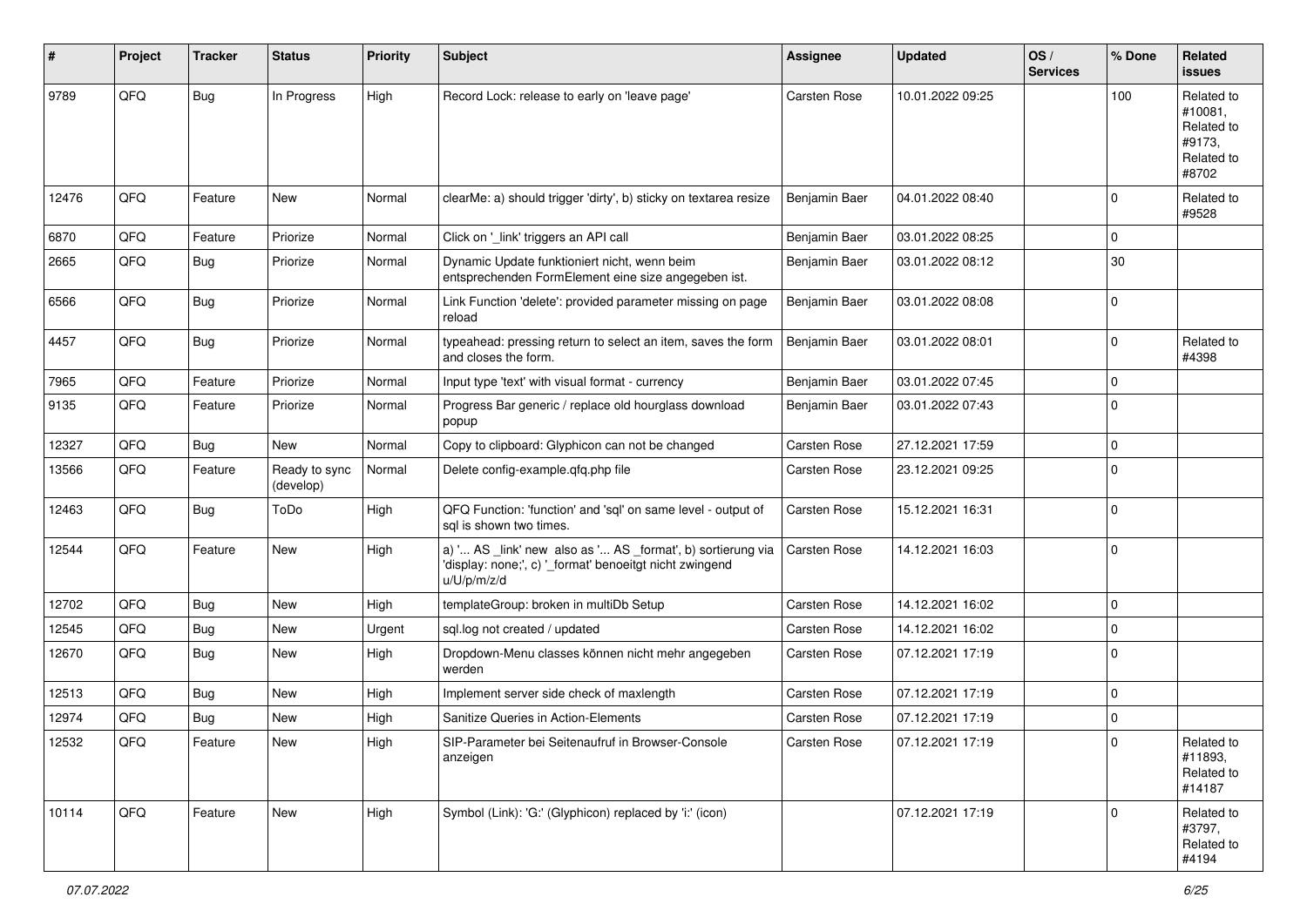| #     | Project | <b>Tracker</b> | <b>Status</b>     | Priority | <b>Subject</b>                                                                                           | Assignee            | <b>Updated</b>   | OS/<br><b>Services</b> | % Done         | Related<br><b>issues</b>                                                |
|-------|---------|----------------|-------------------|----------|----------------------------------------------------------------------------------------------------------|---------------------|------------------|------------------------|----------------|-------------------------------------------------------------------------|
| 12186 | QFQ     | Feature        | <b>New</b>        | High     | TinyMCE Config für Objekte                                                                               | Carsten Rose        | 07.12.2021 17:19 |                        | $\Omega$       | <b>Blocks</b><br>#12632                                                 |
| 6116  | QFQ     | <b>Bug</b>     | Priorize          | High     | value of checkbox not saved                                                                              | <b>Carsten Rose</b> | 07.12.2021 17:19 |                        | $\mathbf{0}$   |                                                                         |
| 9834  | QFQ     | <b>Bug</b>     | Priorize          | Normal   | Input elements with tag 'disabled' are missing on<br>form-submit: server option 'processReadOnly' broken | Carsten Rose        | 07.12.2021 16:43 |                        | 0              | Related to<br>#9691,<br>Related to<br>#5305, Has<br>duplicate<br>#12331 |
| 11702 | QFQ     | Feature        | <b>New</b>        | Normal   | HTML Special Char makes no sense for 'allbut' if '&' is<br>forbidden                                     | <b>Carsten Rose</b> | 07.12.2021 16:35 |                        | $\Omega$       | Related to<br>#5112,<br>Related to<br>#14320                            |
| 8082  | QFQ     | Feature        | Priorize          | High     | Contact form without saving record                                                                       | Carsten Rose        | 07.12.2021 15:20 |                        | $\Omega$       | Related to<br>#8587,<br><b>Blocks</b><br>#11850                         |
| 13330 | QFQ     | Feature        | In Progress       | Normal   | Multi Form: Upload                                                                                       | Carsten Rose        | 07.11.2021 12:40 |                        | 50             | Related to<br>#9706                                                     |
| 9013  | QFQ     | Bug            | New               | Normal   | Error in Twig template not handled                                                                       | Carsten Rose        | 20.10.2021 13:43 |                        | 0              |                                                                         |
| 12337 | QFO     | Feature        | Some day<br>maybe | Normal   | Database.php: better caching                                                                             | Carsten Rose        | 16.09.2021 15:10 |                        | $\overline{0}$ |                                                                         |
| 10716 | QFQ     | Feature        | Some day<br>maybe | Normal   | Business Logic mit Externen Skripten                                                                     | Carsten Rose        | 16.09.2021 15:10 |                        | 0              | Related to<br>#10713,<br>Related to<br>#8217                            |
| 11217 | QFQ     | Feature        | Some day<br>maybe | Normal   | <b>Extend Script Functionality</b>                                                                       | <b>Carsten Rose</b> | 16.09.2021 15:10 |                        | $\overline{0}$ |                                                                         |
| 11322 | QFQ     | Feature        | Some day<br>maybe | Normal   | Form Element JSON - (multiline parameter field)                                                          | Carsten Rose        | 16.09.2021 15:10 |                        | 0              |                                                                         |
| 12315 | QFQ     | Feature        | Some day<br>maybe | Normal   | Form History (Diffs) / Backups                                                                           | <b>Carsten Rose</b> | 16.09.2021 15:10 |                        | 0              |                                                                         |
| 11323 | QFQ     | Feature        | Some day<br>maybe | Normal   | Report Frontend Editor Modal + Codemirror                                                                | Carsten Rose        | 16.09.2021 15:10 |                        | 0              | Related to<br>#11036                                                    |
| 8520  | QFQ     | Feature        | Some day<br>maybe | Normal   | Bring QFQ to Composer                                                                                    | Carsten Rose        | 16.09.2021 15:10 |                        | 0              |                                                                         |
| 10095 | QFQ     | Feature        | Some day<br>maybe | Normal   | Generic Gitlab Integration into QFQ                                                                      | Carsten Rose        | 16.09.2021 15:10 |                        | $\Omega$       |                                                                         |
| 8101  | QFQ     | Feature        | Some day<br>maybe | Normal   | Password hash: support further hashing methods                                                           | Carsten Rose        | 16.09.2021 15:10 |                        | $\Omega$       |                                                                         |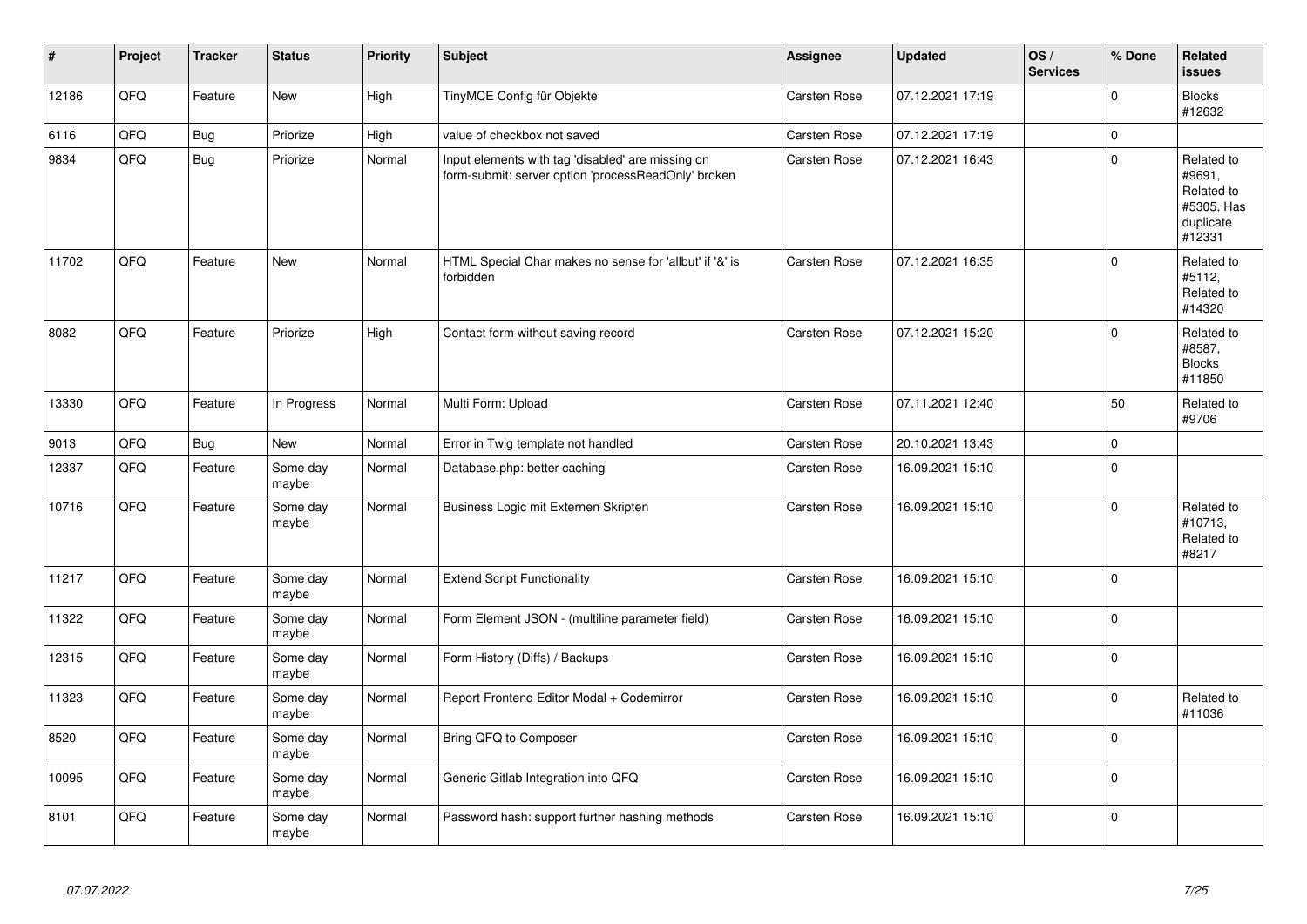| $\vert$ # | Project | <b>Tracker</b> | <b>Status</b>     | <b>Priority</b> | Subject                                                                 | Assignee     | <b>Updated</b>   | OS/<br><b>Services</b> | % Done      | Related<br><b>issues</b>                      |
|-----------|---------|----------------|-------------------|-----------------|-------------------------------------------------------------------------|--------------|------------------|------------------------|-------------|-----------------------------------------------|
| 8586      | QFQ     | Feature        | Some day<br>maybe | Normal          | QFQ: Enhance Error message for 'record not found'                       | Carsten Rose | 16.09.2021 15:10 |                        | $\Omega$    |                                               |
| 7452      | QFQ     | Feature        | Some day<br>maybe | Normal          | automate deployment new QFQ version                                     | Carsten Rose | 16.09.2021 15:10 |                        | $\mathbf 0$ |                                               |
| 7453      | QFQ     | Feature        | Some day<br>maybe | Normal          | import / export forms QFQ                                               | Carsten Rose | 16.09.2021 15:10 |                        | $\Omega$    |                                               |
| 7456      | QFQ     | <b>Bug</b>     | Some day<br>maybe | Low             | Todos in Code: solve or make ticket                                     | Carsten Rose | 16.09.2021 15:10 |                        | $\Omega$    |                                               |
| 11036     | QFQ     | Feature        | Some day<br>maybe | Normal          | inline report editor permissions                                        | Carsten Rose | 16.09.2021 15:09 |                        | $\mathbf 0$ | Related to<br>#11323                          |
| 10745     | QFQ     | Feature        | Some day<br>maybe | Normal          | <b>Tablesorter Excel Export</b>                                         | Carsten Rose | 16.09.2021 15:09 |                        | $\Omega$    |                                               |
| 10116     | QFQ     | Feature        | Some day<br>maybe | Normal          | TypeAhead: Tag - show inside 'input' element                            | Carsten Rose | 16.09.2021 15:09 |                        | $\Omega$    |                                               |
| 12325     | QFQ     | Bug            | Priorize          | Normal          | MultiDB form.dblndex not working for report syntax                      | Carsten Rose | 07.09.2021 13:37 |                        | $\Omega$    | Related to<br>#12145,<br>Related to<br>#12314 |
| 11980     | QFQ     | Feature        | In Progress       | Normal          | protected verzeichnis MUSS geschützt werden                             | Carsten Rose | 07.09.2021 13:30 |                        | $\Omega$    |                                               |
| 10793     | QFQ     | Feature        | In Progress       | Normal          | <b>Update NPM Packages</b>                                              | Carsten Rose | 07.09.2021 13:25 |                        | 30          |                                               |
| 10661     | QFQ     | Bug            | In Progress       | Normal          | Typo3 Warnungen                                                         | Carsten Rose | 07.09.2021 13:23 |                        | $\Omega$    | Related to<br>#12440                          |
| 4445      | QFQ     | Feature        | Some day<br>maybe | Normal          | template group: Option to simulate fieldset                             |              | 28.06.2021 14:11 |                        | $\Omega$    |                                               |
| 9669      | QFQ     | Bug            | Some day<br>maybe | Normal          | Checkbox / Template Group: radio/checkbox visible broken<br>after 'add' | Carsten Rose | 16.06.2021 13:47 |                        | $\Omega$    | Related to<br>#8091                           |
| 8204      | QFQ     | Feature        | Priorize          | High            | Position 'required mark'                                                | Carsten Rose | 16.06.2021 13:44 |                        | $\Omega$    |                                               |
| 5305      | QFQ     | <b>Bug</b>     | New               | Normal          | Upload FormElement: nicht disabled by readonly Form                     | Carsten Rose | 16.06.2021 13:43 |                        | $\Omega$    | Related to<br>#9347,<br>Related to<br>#9834   |
| 12679     | QFQ     | Feature        | New               | Normal          | tablesorter: custom column width                                        | Carsten Rose | 16.06.2021 11:10 |                        | $\Omega$    |                                               |
| 9121      | QFQ     | Bug            | Priorize          | High            | sip links have r and __dbIndexData set                                  | Carsten Rose | 12.06.2021 10:41 |                        | $\Omega$    |                                               |
| 9347      | QFQ     | <b>Bug</b>     | New               | High            | FE.type=upload with dynamic show/hidden: required not<br>detected       | Carsten Rose | 12.06.2021 10:40 |                        | $\Omega$    | Related to<br>#5305,<br>Related to<br>#12398  |
| 11460     | QFQ     | Feature        | <b>New</b>        | Normal          | Easier creation of changelog: gitchangelog                              | Carsten Rose | 12.06.2021 10:20 |                        | $\Omega$    | Related to<br>#13467                          |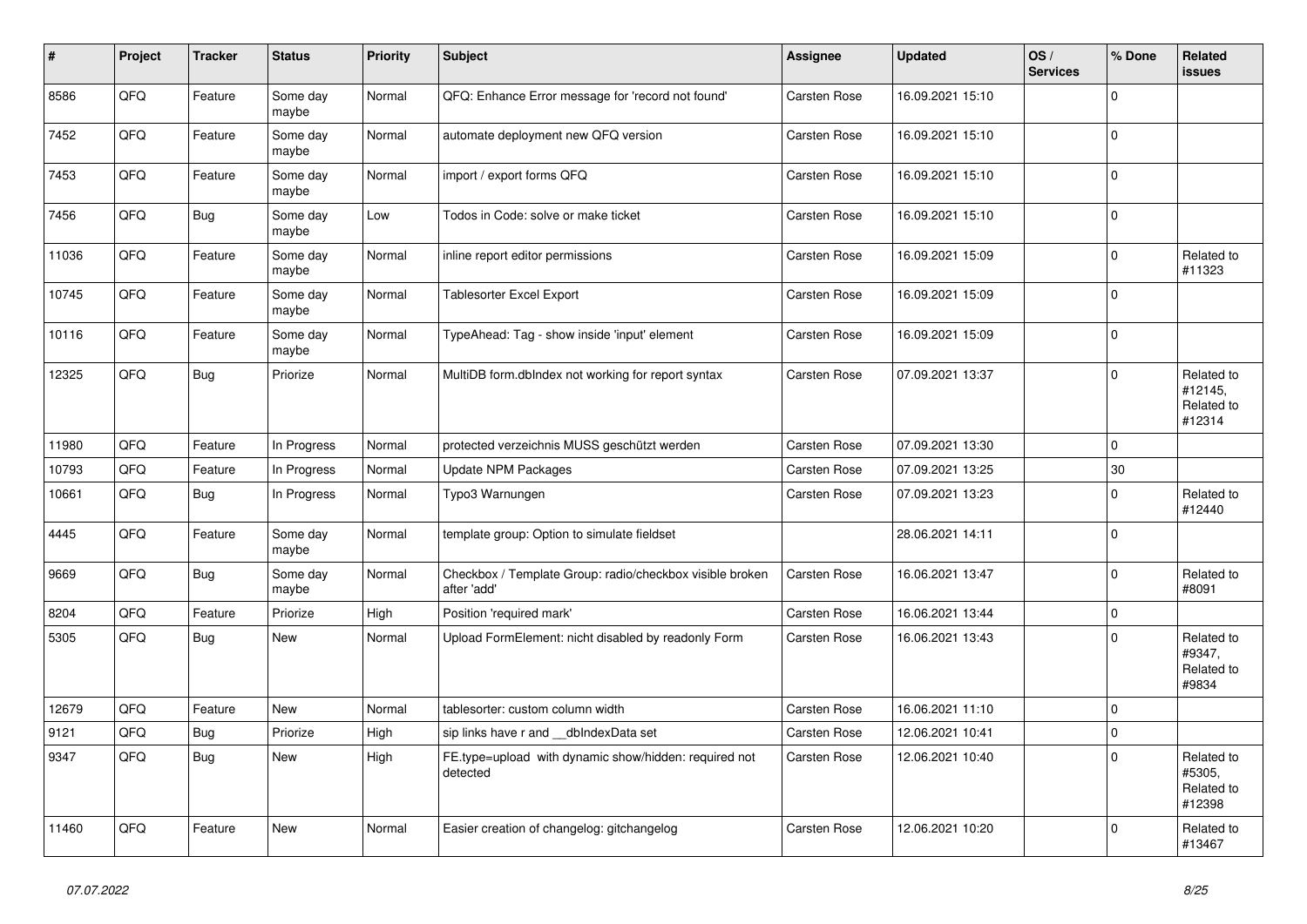| $\vert$ # | Project | <b>Tracker</b> | <b>Status</b> | <b>Priority</b> | <b>Subject</b>                                                                                                 | Assignee            | <b>Updated</b>   | OS/<br><b>Services</b> | % Done       | Related<br><b>issues</b>                                               |
|-----------|---------|----------------|---------------|-----------------|----------------------------------------------------------------------------------------------------------------|---------------------|------------------|------------------------|--------------|------------------------------------------------------------------------|
| 6261      | QFQ     | Feature        | New           | Normal          | Persistent SIP                                                                                                 | Carsten Rose        | 12.06.2021 09:07 |                        | 0            | Related to<br>#10819                                                   |
| 6723      | QFQ     | Feature        | <b>New</b>    | Normal          | Report QFQ Installation and Version                                                                            | Carsten Rose        | 12.06.2021 09:07 |                        | 0            |                                                                        |
| 9348      | QFQ     | Feature        | New           | Normal          | defaultThumbnailSize: pre render thumbnails                                                                    | Carsten Rose        | 12.06.2021 09:05 |                        | 0            |                                                                        |
| 9346      | QFQ     | Feature        | Priorize      | Normal          | beforeSave: check if an upload is given                                                                        | Carsten Rose        | 11.06.2021 21:18 |                        | 0            |                                                                        |
| 7890      | QFQ     | Bug            | New           | Normal          | FormElement 'required': extraButtonInfo not aligned                                                            | Carsten Rose        | 11.06.2021 21:17 |                        | 0            | Related to<br>#11517                                                   |
| 9531      | QFQ     | Bug            | New           | High            | FE File: Dynamic Update / modeSql / required detected<br>even it not set                                       | Carsten Rose        | 11.06.2021 20:32 |                        | 0            | Related to<br>#12398                                                   |
| 12632     | QFQ     | Feature        | New           | Normal          | TinyMCE: Prepare CSS classes for images                                                                        | Carsten Rose        | 04.06.2021 14:35 |                        | 100          | Blocked by<br>#12186                                                   |
| 11893     | QFQ     | Feature        | New           | High            | Broken SIP: a) only report one time, b) only report in main<br>column                                          | Carsten Rose        | 12.05.2021 12:13 |                        | 0            | Related to<br>#12532,<br>Related to<br>#14187                          |
| 10012     | QFQ     | Feature        | Priorize      | Normal          | redirectAllMailTo: {{beEmail:T}}                                                                               | Carsten Rose        | 08.05.2021 09:54 |                        | 0            | Related to<br>#12412,<br>Related to<br>#12413,<br>Related to<br>#10011 |
| 10011     | QFQ     | Feature        | Priorize      | Normal          | Offer new STORE_TYPO3 Variable 'beUser', 'beEmail'                                                             | <b>Carsten Rose</b> | 08.05.2021 09:51 |                        | 0            | Related to<br>#10012,<br>Related to<br>#12511                          |
| 12412     | QFQ     | Feature        | <b>New</b>    | Normal          | Action/Escape qualifier 'e' (empty), '0': if given, an empty<br>string (or '0') will be treated as 'not found' | <b>Carsten Rose</b> | 08.05.2021 09:40 |                        | 0            | Related to<br>#12413,<br>Related to<br>#10012                          |
| 12439     | QFQ     | Feature        | In Progress   | Normal          | TinyMCE Paste from Word & Character Count/Limit                                                                | Carsten Rose        | 05.05.2021 22:15 |                        | 0            |                                                                        |
| 9668      | QFQ     | Feature        | Priorize      | Normal          | Form.mode: rename 'hidden' to 'hide'                                                                           | Carsten Rose        | 05.05.2021 22:14 |                        | 0            | Related to<br>#6437                                                    |
| 8044      | QFQ     | Feature        | Priorize      | Normal          | Transaction: a) Form, b) Report                                                                                | Carsten Rose        | 05.05.2021 22:14 |                        | 0            | Related to<br>#8043                                                    |
| 3867      | QFQ     | Feature        | Priorize      | Normal          | Readonly Formular: Template Groups add/delete<br>ausbeldnen                                                    | Carsten Rose        | 05.05.2021 22:12 |                        | 0            |                                                                        |
| 8963      | QFQ     | Feature        | Priorize      | Normal          | Setting values in a store: flexible way                                                                        | Carsten Rose        | 05.05.2021 22:10 |                        | $\mathbf{0}$ | Related to<br>#8975                                                    |
| 9394      | QFQ     | Feature        | Priorize      | Normal          | REST: allow for non numerical ids in get requests                                                              | Carsten Rose        | 05.05.2021 22:10 |                        | 0            |                                                                        |
| 11320     | QFO     | Feature        | Priorize      | Normal          | Typo3 Version 10 support                                                                                       | Carsten Rose        | 05.05.2021 22:09 |                        | 0            |                                                                        |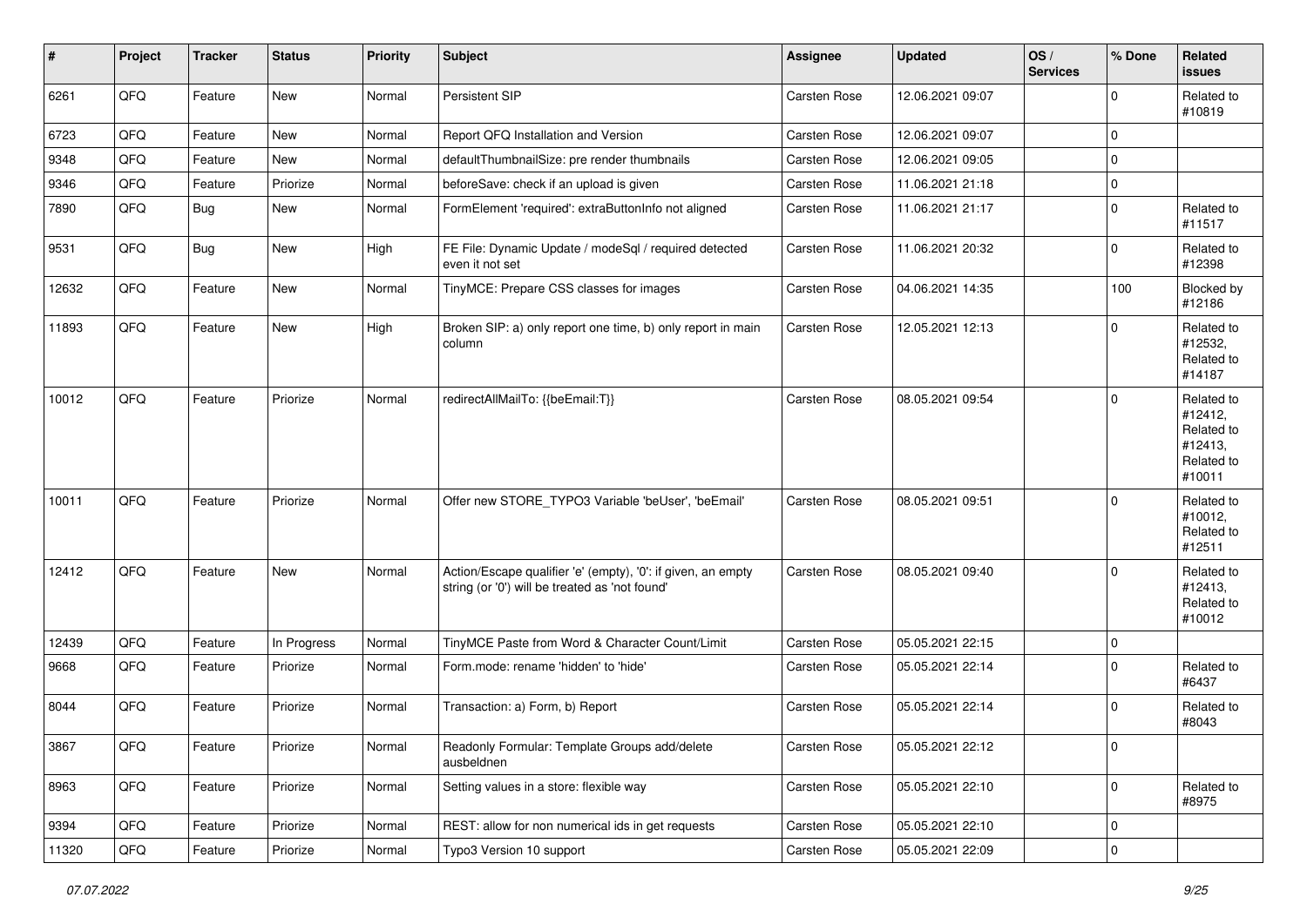| #     | Project | <b>Tracker</b> | <b>Status</b>     | <b>Priority</b> | Subject                                                                                      | Assignee            | <b>Updated</b>   | OS/<br><b>Services</b> | % Done      | Related<br>issues                           |
|-------|---------|----------------|-------------------|-----------------|----------------------------------------------------------------------------------------------|---------------------|------------------|------------------------|-------------|---------------------------------------------|
| 12503 | QFQ     | Feature        | Priorize          | Normal          | Detect dangerous UPDATE statement with missing WHERE                                         | Carsten Rose        | 05.05.2021 22:09 |                        | $\Omega$    |                                             |
| 12504 | QFQ     | Feature        | Priorize          | Normal          | sgl.log: report fe.id                                                                        | Carsten Rose        | 05.05.2021 22:09 |                        | $\Omega$    |                                             |
| 12465 | QFQ     | Feature        | <b>New</b>        | Normal          | QFQ Function: use in FE to fill StoreRecord                                                  | Carsten Rose        | 05.05.2021 21:58 |                        | $\mathbf 0$ |                                             |
| 9534  | QFQ     | <b>Bug</b>     | Priorize          | Urgent          | FE.type=upload: 'Unknown Mode: ID"                                                           | Carsten Rose        | 03.05.2021 21:14 |                        | $\mathbf 0$ | Related to<br>#9532                         |
| 9548  | QFQ     | Feature        | Feedback          | High            | FormElement: Pattern mismatch - optional report only on<br>focus lost                        | Benjamin Baer       | 03.05.2021 21:14 |                        | $\pmb{0}$   |                                             |
| 9517  | QFQ     | Feature        | In Progress       | High            | Input multiple tags with typeahead                                                           | Carsten Rose        | 03.05.2021 21:14 |                        | 40          | Related to<br>#10150                        |
| 9173  | QFQ     | <b>Bug</b>     | Priorize          | Urgent          | Stale Record Lock: Firefox                                                                   | Carsten Rose        | 03.05.2021 21:14 |                        | $\Omega$    | Related to<br>#9789                         |
| 8962  | QFQ     | Feature        | <b>New</b>        | High            | allow for form fields with identical names                                                   | <b>Carsten Rose</b> | 03.05.2021 21:14 |                        | $\Omega$    |                                             |
| 8431  | QFQ     | <b>Bug</b>     | <b>New</b>        | High            | autocron.php with wrong path                                                                 | Carsten Rose        | 03.05.2021 21:14 |                        | $\mathbf 0$ |                                             |
| 7899  | QFQ     | Bug            | New               | High            | Fe.type=password / retype / required: always complain<br>about missing value                 | Carsten Rose        | 03.05.2021 21:14 |                        | $\Omega$    |                                             |
| 8083  | QFQ     | Bug            | <b>New</b>        | High            | FormEditor: primary table list does not respect<br>'indexDb={{indexData:Y}}'                 | Carsten Rose        | 03.05.2021 21:14 |                        | $\Omega$    | Has duplicate<br>#6678                      |
| 8668  | QFQ     | <b>Bug</b>     | <b>New</b>        | High            | Pill disabled: dyamic mode 'hidden' not respected - FE is still<br>required                  | <b>Carsten Rose</b> | 03.05.2021 21:14 |                        | $\Omega$    |                                             |
| 7850  | QFQ     | Feature        | <b>New</b>        | High            | Upload records: non 'pathFileName' column                                                    | Carsten Rose        | 03.05.2021 21:14 |                        | $\Omega$    |                                             |
| 4279  | QFQ     | Bug            | Some day<br>maybe | High            | config.linkVars lost                                                                         | Carsten Rose        | 03.05.2021 21:14 |                        | $\Omega$    |                                             |
| 3990  | QFQ     | Feature        | Some day<br>maybe | High            | custom class definition: add space automatically                                             | Carsten Rose        | 03.05.2021 21:14 |                        | $\mathbf 0$ |                                             |
| 5221  | QFQ     | <b>Bug</b>     | <b>New</b>        | High            | Download Dialog: Bleibt stehen in FF wenn Datei<br>automatisch gespeichert wird.             | Carsten Rose        | 03.05.2021 21:14 |                        | $\Omega$    |                                             |
| 5459  | QFQ     | Bug            | <b>New</b>        | High            | Multi DB: spread system tables between 'QFQ' and<br>'Data'-DB                                | <b>Carsten Rose</b> | 03.05.2021 21:14 |                        | $\Omega$    | Related to<br>#4720                         |
| 7650  | QFQ     | <b>Bug</b>     | <b>New</b>        | High            | Optional do not show 'required' sign on FormElement                                          | <b>Carsten Rose</b> | 03.05.2021 21:14 |                        | $\Omega$    |                                             |
| 5715  | QFQ     | Feature        | <b>New</b>        | High            | PDF Caching                                                                                  | <b>Carsten Rose</b> | 03.05.2021 21:14 |                        | $\mathbf 0$ | Related to<br>#5851.<br>Related to<br>#6357 |
| 3967  | QFQ     | Feature        | Some day<br>maybe | High            | Report: Checkbox, Radio, Dropdown, Input welches ohne<br>Submit funktioniert - 'Inline-Form' | Carsten Rose        | 03.05.2021 21:14 |                        | $\mathbf 0$ |                                             |
| 4258  | QFQ     | Feature        | Some day<br>maybe | High            | <b>System Defaults: Forms</b>                                                                | Carsten Rose        | 03.05.2021 21:14 |                        | $\Omega$    |                                             |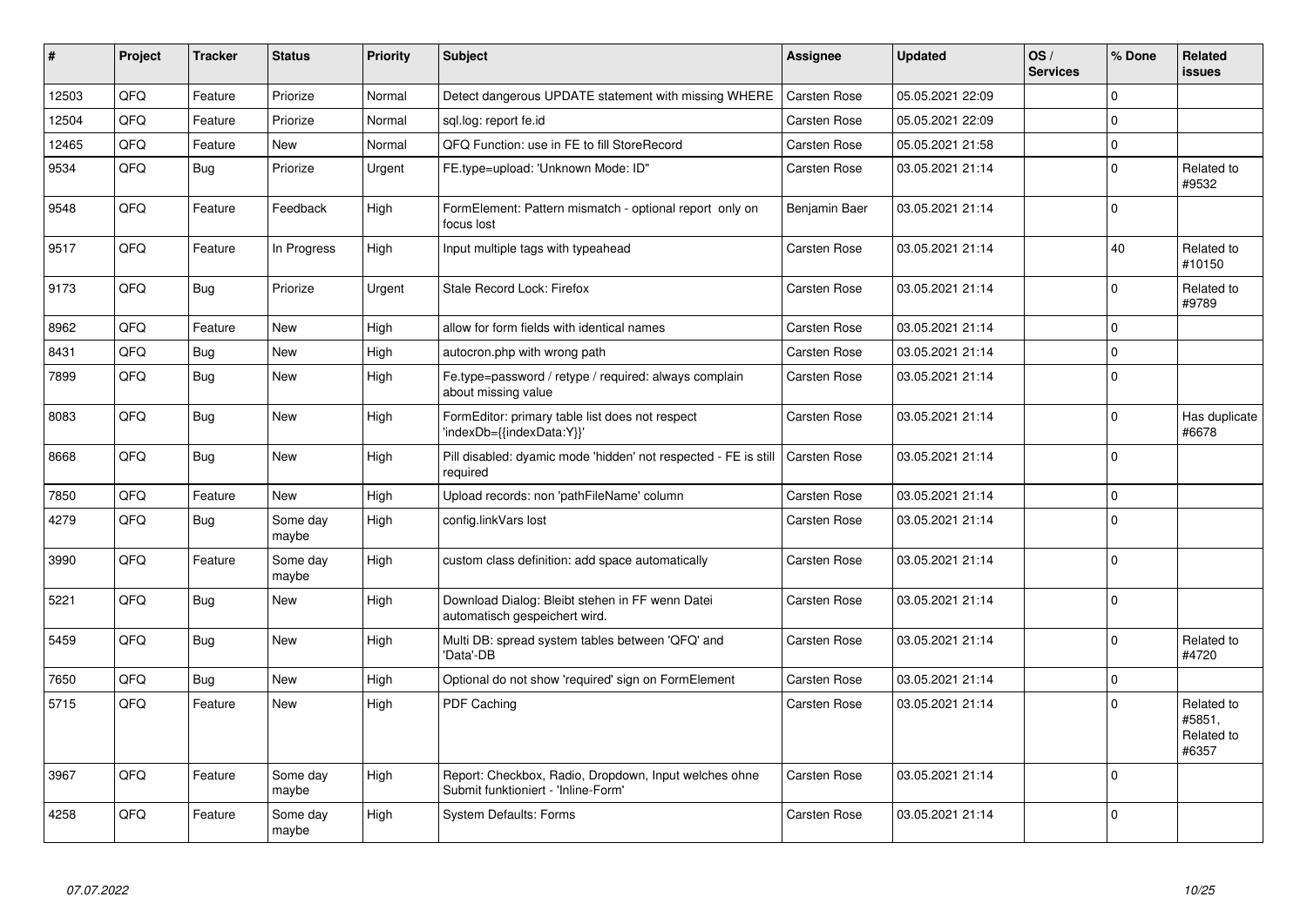| #     | Project | <b>Tracker</b> | <b>Status</b>     | <b>Priority</b> | <b>Subject</b>                                                                                         | Assignee                                               | <b>Updated</b>   | OS/<br><b>Services</b> | % Done      | Related<br>issues                            |                      |
|-------|---------|----------------|-------------------|-----------------|--------------------------------------------------------------------------------------------------------|--------------------------------------------------------|------------------|------------------------|-------------|----------------------------------------------|----------------------|
| 3848  | QFQ     | Feature        | Some day<br>maybe | High            | Antivirus check fuer Upload files in qfq?                                                              | Carsten Rose                                           | 03.05.2021 21:14 |                        | $\Omega$    | Related to<br>#4131                          |                      |
| 3570  | QFQ     | <b>Bug</b>     | Some day<br>maybe | High            | Formular mit prmitnew permitEdit=Always wird nicht<br>aufgerufen (ist leer)                            | Carsten Rose                                           | 03.05.2021 21:14 |                        | $\Omega$    |                                              |                      |
| 3109  | QFQ     | <b>Bug</b>     | Some day<br>maybe | High            | RealUrl: Links werden nicht korrekt gerendert                                                          | Carsten Rose                                           | 03.05.2021 21:14 |                        | $\Omega$    |                                              |                      |
| 880   | QFQ     | Feature        | Some day<br>maybe | Urgent          | Security: PHP, SQL Injection, XSS                                                                      |                                                        | 03.05.2021 21:14 |                        | $\Omega$    | Related to<br>#14320                         |                      |
| 3727  | QFQ     | Feature        | <b>New</b>        | High            | Security: Session Hijacking erschweren                                                                 | Carsten Rose                                           | 03.05.2021 21:14 |                        | $\Omega$    |                                              |                      |
| 3061  | QFQ     | Bug            | Some day<br>maybe | High            | winstitute: mysql connection durcheinander - nmhp17<br>(ag7)/QFQ arbeitet mit DB/Tabellen von biostat. | Carsten Rose                                           | 03.05.2021 21:14 |                        | $\mathbf 0$ |                                              |                      |
| 11057 | QFQ     | <b>Bug</b>     | <b>New</b>        | High            | Checkboxes ohne span.checkmark im Report werden<br>ausgeblendet                                        | Benjamin Baer                                          | 03.05.2021 21:12 |                        | $\mathbf 0$ | Related to<br>#11039                         |                      |
| 12468 | QFQ     | Bug            | <b>New</b>        | Urgent          | Form: update Form.title after save                                                                     | Carsten Rose                                           | 03.05.2021 21:12 |                        | $\mathbf 0$ |                                              |                      |
| 11237 | QFQ     | <b>Bug</b>     | <b>New</b>        | High            | Radiobutton / parameter.buttonClass= btn-default - kein dirty<br>Trigger                               | Benjamin Baer                                          | 03.05.2021 21:12 |                        | $\mathbf 0$ | Related to<br>#10766                         |                      |
| 11850 | QFQ     | Feature        | <b>New</b>        | Urgent          | Wizard Form: basierend auf einer Tabelle eine Form<br>anlegen.                                         |                                                        | 03.05.2021 21:12 |                        | $\mathbf 0$ | Blocked by<br>#8082                          |                      |
| 10508 | QFQ     | Bug            | <b>New</b>        | High            | Multi Form broken on Multi DB Instance                                                                 | Carsten Rose                                           | 03.05.2021 21:12 |                        | $\mathbf 0$ |                                              |                      |
| 10766 | QFQ     | <b>Bug</b>     | <b>New</b>        | High            | Radiobutton / parameter.buttonClass=btn-default: dynamic<br>update                                     |                                                        | 03.05.2021 21:12 |                        | $\Omega$    | Related to<br>#11237                         |                      |
| 10081 | QFQ     | Bug            | New               | High            | Stale record lock after 'forbidden' character                                                          | Carsten Rose                                           | 03.05.2021 21:12 |                        | $\Omega$    | Related to<br>#10082,<br>Related to<br>#9789 |                      |
| 10506 | QFQ     | <b>Bug</b>     | <b>New</b>        | High            | Template Group broken on MultiDB instance                                                              | <b>Carsten Rose</b>                                    | 03.05.2021 21:12 |                        | $\Omega$    | Related to<br>#10505                         |                      |
| 10640 | QFQ     | Bug            | New               | High            | TypeAhead Tag: FE editierbar trotz readOnly                                                            | Carsten Rose                                           | 03.05.2021 21:12 |                        | $\Omega$    | Related to<br>#7795                          |                      |
| 10345 | QFQ     | Feature        | <b>New</b>        | Normal          | Templates - Patterns QFQ Style                                                                         |                                                        | 03.05.2021 21:01 |                        | $\mathbf 0$ | Related to<br>#10713                         |                      |
| 12119 | QFQ     | Feature        | <b>New</b>        | Normal          | AS paged: error message missing if there ist no 'r' argument.                                          | Carsten Rose                                           | 03.05.2021 20:51 |                        | $\mathbf 0$ |                                              |                      |
| 12163 | QFQ     | Feature        | <b>New</b>        | Normal          | Checkbox: table wrap                                                                                   | Carsten Rose                                           | 03.05.2021 20:51 |                        | $\Omega$    |                                              |                      |
| 11667 | QFQ     | Bug            | <b>New</b>        | Normal          | MySQL mariadb-server-10.3: Incorrect datetime value                                                    | <b>Carsten Rose</b>                                    | 03.05.2021 20:48 |                        | $\mathbf 0$ |                                              |                      |
| 11668 | QFQ     | Bug            | <b>New</b>        | Normal          | Play function.sql - problem with mysql                                                                 | Carsten Rose                                           | 03.05.2021 20:48 |                        | $\mathbf 0$ |                                              |                      |
| 11955 | QFQ     | Feature        | New               | Normal          | subrecord: new title option to set <th> attributes - e.g. to<br/>customize tablesorter options.</th>   | attributes - e.g. to<br>customize tablesorter options. | Carsten Rose     | 03.05.2021 20:47       |             | $\Omega$                                     | Related to<br>#11775 |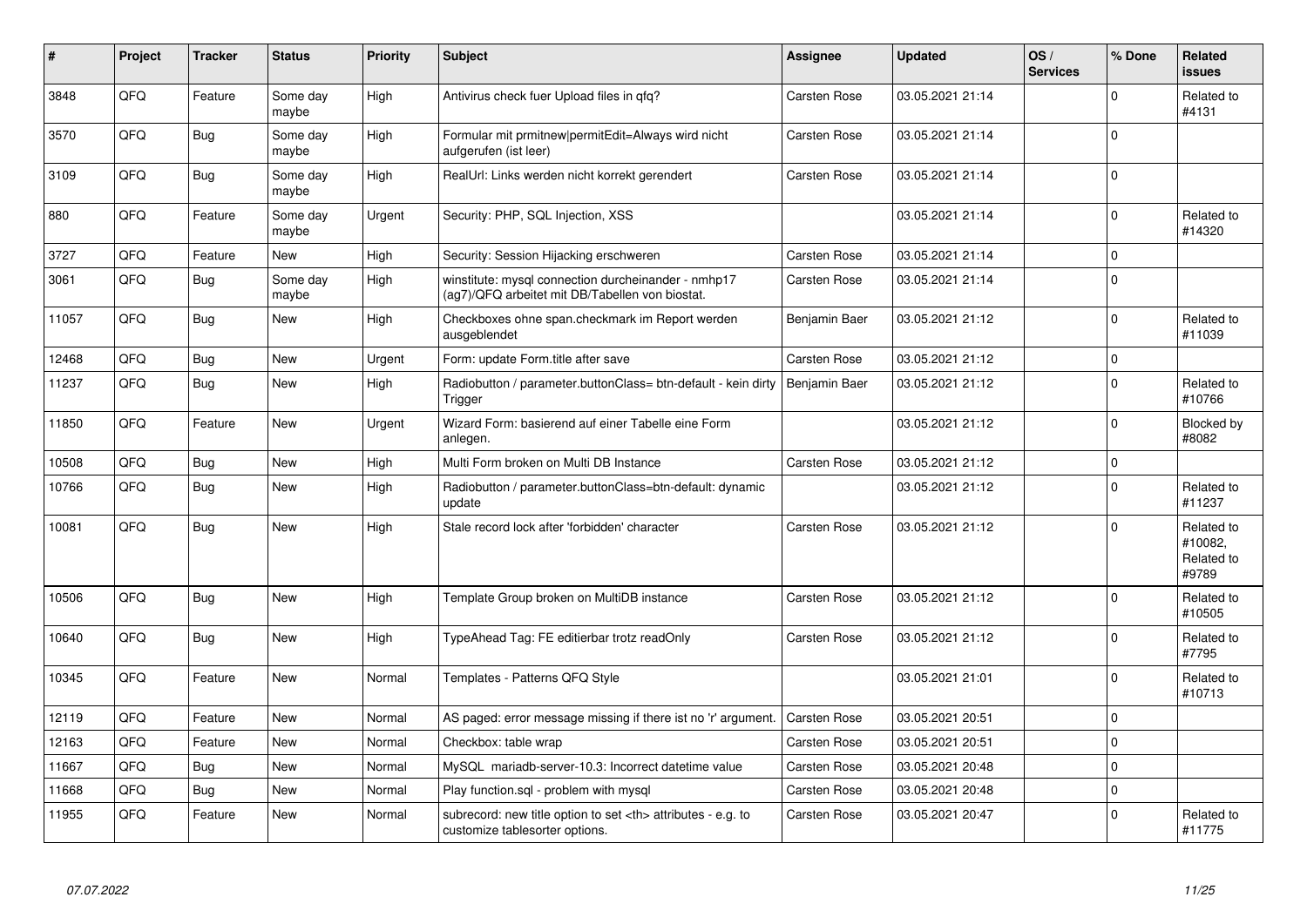| #     | Project | <b>Tracker</b> | <b>Status</b>     | <b>Priority</b> | <b>Subject</b>                                                                                             | <b>Assignee</b>     | <b>Updated</b>   | OS/<br><b>Services</b> | % Done      | Related<br><b>issues</b>                      |
|-------|---------|----------------|-------------------|-----------------|------------------------------------------------------------------------------------------------------------|---------------------|------------------|------------------------|-------------|-----------------------------------------------|
| 4194  | QFQ     | Feature        | In Progress       | Normal          | Bootstrap 4 ist jetzt offiziel                                                                             |                     | 03.05.2021 20:47 |                        | $\Omega$    | Related to<br>#10114                          |
| 11747 | QFQ     | Feature        | New               | Normal          | Maintenance Page with Redirect                                                                             | Carsten Rose        | 03.05.2021 20:47 |                        | $\Omega$    | Related to<br>#11741                          |
| 12269 | QFQ     | Feature        | <b>New</b>        | Normal          | 2FA - Login                                                                                                | Carsten Rose        | 03.05.2021 20:45 |                        | $\mathbf 0$ |                                               |
| 12474 | QFQ     | Feature        | New               | Normal          | Check BaseConfigURL if it is given and the the last char is '/'                                            | <b>Carsten Rose</b> | 03.05.2021 20:45 |                        | $\Omega$    |                                               |
| 12480 | QFQ     | Feature        | <b>New</b>        | Normal          | If QFQ upgrade is running, block further request                                                           | Carsten Rose        | 03.05.2021 20:45 |                        | $\pmb{0}$   |                                               |
| 12413 | QFQ     | Feature        | <b>New</b>        | Normal          | STORE_TYPO3: enhance for {{be_users.email:T}},<br>{{fe users.email:T}}                                     | Carsten Rose        | 03.05.2021 20:45 |                        | $\Omega$    | Related to<br>#12412,<br>Related to<br>#10012 |
| 12477 | QFQ     | Feature        | <b>New</b>        | Normal          | Support for refactoring: Form, FormElement, diverse<br>Tabellen/Spalten, tt-content Records                | Carsten Rose        | 03.05.2021 20:45 |                        | $\mathbf 0$ |                                               |
| 12400 | QFQ     | Feature        | New               | Normal          | Tutorial ist in QFQ Doku, Wird in der Suche gefunden, es<br>gibt aber kein Menupunkt - Inhalt ueberpruefen | Carsten Rose        | 03.05.2021 20:45 |                        | $\mathbf 0$ |                                               |
| 12109 | QFQ     | Feature        | <b>New</b>        | Normal          | Donwload Link: Plain, SIP, Persistent Link, Peristent SIP -<br>new notation                                | Carsten Rose        | 03.05.2021 20:45 |                        | $\mathbf 0$ | Related to<br>#12085                          |
| 12162 | QFQ     | Feature        | <b>New</b>        | Normal          | FE.type=sendmail: personalized mailing (several mails) via<br>template                                     | Carsten Rose        | 03.05.2021 20:45 |                        | $\mathbf 0$ |                                               |
| 12156 | QFQ     | Feature        | New               | Normal          | Form: Optional disable 'leave page'                                                                        |                     | 03.05.2021 20:45 |                        | $\mathbf 0$ |                                               |
| 7278  | QFQ     | Feature        | Some day<br>maybe | Normal          | Form: Wert vordefinieren der immer gesetzt wird                                                            |                     | 02.05.2021 09:27 |                        | $\mathbf 0$ |                                               |
| 12135 | QFQ     | Feature        | <b>New</b>        | Normal          | Subrecord: Notiz                                                                                           |                     | 24.04.2021 16:58 |                        | $\mathbf 0$ |                                               |
| 12330 | QFQ     | Feature        | <b>New</b>        | Normal          | Copy to input field / text area / TinyMCE                                                                  | Carsten Rose        | 07.04.2021 09:01 |                        | $\pmb{0}$   |                                               |
| 10080 | QFQ     | Feature        | New               | Normal          | Popup on 'save' / 'close': configure dialog (answer<br>yes/no/cancle/)                                     | Carsten Rose        | 28.03.2021 20:52 |                        | $\mathbf 0$ | Is duplicate<br>of #12262                     |
| 11347 | QFQ     | <b>Bug</b>     | Feedback          | Normal          | If Bedingungen funktionieren nicht korrekt                                                                 | Christoph Fuchs     | 21.03.2021 20:37 |                        | $\mathbf 0$ |                                               |
| 12187 | QFQ     | Bug            | <b>New</b>        | Normal          | Trigger FormAsFile() via Report: probably problem with multi<br>DB setup                                   | Carsten Rose        | 20.03.2021 21:20 |                        | $\Omega$    |                                               |
| 10714 | QFQ     | Feature        | <b>New</b>        | Normal          | multi Table Form                                                                                           | Carsten Rose        | 16.03.2021 18:44 |                        | $\mathbf 0$ |                                               |
| 8217  | QFQ     | Feature        | New               | Normal          | if-elseif-else construct                                                                                   | Carsten Rose        | 16.03.2021 18:41 |                        | $\mathbf 0$ | Related to<br>#10716                          |
| 11516 | QFQ     | Feature        | <b>New</b>        | Normal          | Multi Page Form (Previous/Next Buttons)                                                                    | Carsten Rose        | 16.03.2021 17:52 |                        | $\mathbf 0$ |                                               |
| 12146 | QFQ     | Feature        | New               | Normal          | Autocron Job: Anzeigen wann der naechste Job ausgefuehrt<br>wird, resp das er nicht ausgefuehrt wird       | Carsten Rose        | 15.03.2021 15:23 |                        | $\mathbf 0$ |                                               |
| 12133 | QFQ     | Bug            | New               | Normal          | NPM, phpSpreadSheet aktualisieren                                                                          | Carsten Rose        | 15.03.2021 09:04 |                        | $\mathbf 0$ |                                               |
| 8187  | QFQ     | Feature        | New               | Normal          | Subrecord: enable/hide new button - make new/edit/delete<br>customizeable.                                 | Carsten Rose        | 06.03.2021 18:44 |                        | 0           | Related to<br>#11326                          |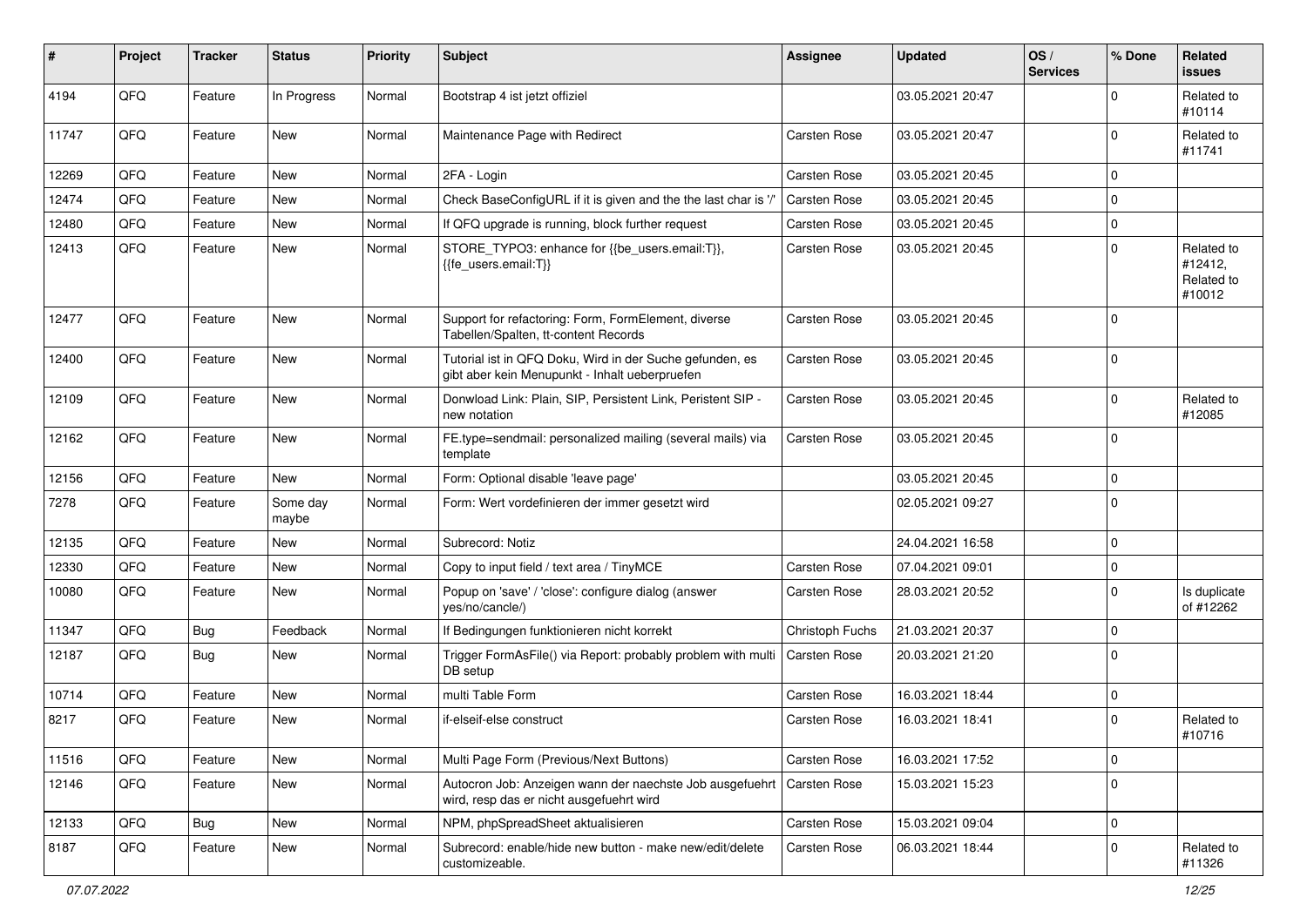| #     | Project | <b>Tracker</b> | <b>Status</b>     | <b>Priority</b> | <b>Subject</b>                                                                     | <b>Assignee</b> | <b>Updated</b>   | OS/<br><b>Services</b> | % Done      | Related<br>issues    |
|-------|---------|----------------|-------------------|-----------------|------------------------------------------------------------------------------------|-----------------|------------------|------------------------|-------------|----------------------|
| 12045 | QFQ     | Bug            | New               | Normal          | templateGroup afterSave FE: Aufruf ohne<br>sglHonorFormElements funktioniert nicht | Carsten Rose    | 18.02.2021 16:33 |                        | $\Omega$    |                      |
| 12040 | QFQ     | <b>Bug</b>     | New               | Normal          | FE Mode 'hidden' für zwei FEs auf einer Zeile                                      | Carsten Rose    | 18.02.2021 10:13 |                        | $\mathbf 0$ |                      |
| 12039 | QFQ     | Feature        | New               | Normal          | Missing htmlSpecialChar() in pre processing on form submit                         |                 | 18.02.2021 00:09 |                        | $\mathbf 0$ | Related to<br>#14320 |
| 12024 | QFQ     | Feature        | New               | Normal          | Excel Export: text columns by default decode<br>htmlspeciachar()                   | Carsten Rose    | 17.02.2021 23:55 |                        | $\Omega$    | Related to<br>#12022 |
| 12038 | QFQ     | Feature        | New               | Normal          | a) STORE_VAR: filenameOnlyStripUniq, b) SP:<br>QSTRIPUNIQ()                        |                 | 17.02.2021 23:55 |                        | $\Omega$    |                      |
| 12023 | QFQ     | Feature        | New               | Normal          | MySQL Stored Precdure: QDECODESPECIALCHAR()                                        | Carsten Rose    | 16.02.2021 11:16 |                        | $\mathbf 0$ | Related to<br>#12022 |
| 9958  | QFQ     | Bug            | Priorize          | Normal          | Broken subrecord query: no error message                                           | Carsten Rose    | 05.02.2021 15:15 |                        | $\mathbf 0$ |                      |
| 7229  | QFQ     | Feature        | Some day<br>maybe | Normal          | New FormElement.type: Button                                                       |                 | 01.02.2021 12:32 |                        | $\mathbf 0$ |                      |
| 3880  | QFQ     | Feature        | Some day<br>maybe | Normal          | Form 'Form': anlegen einer Tabelle                                                 |                 | 14.01.2021 10:12 |                        | $\mathbf 0$ |                      |
| 9281  | QFQ     | <b>Bug</b>     | Some day<br>maybe | Normal          | Allow STRICT_TRANS_TABLES                                                          | Carsten Rose    | 02.01.2021 18:43 |                        | $\mathbf 0$ |                      |
| 9126  | QFQ     | Bug            | Some day<br>maybe | Normal          | hidden Form elements are present in page source                                    |                 | 02.01.2021 18:41 |                        | $\Omega$    |                      |
| 5695  | QFQ     | Feature        | In Progress       | Normal          | Multiform                                                                          | Carsten Rose    | 02.01.2021 18:38 |                        | $\mathbf 0$ |                      |
| 11775 | QFQ     | Feature        | New               | Normal          | Subrecord Tooltip pro Feld                                                         | Carsten Rose    | 18.12.2020 15:22 |                        | $\mathbf 0$ | Related to<br>#11955 |
| 11752 | QFQ     | Bug            | New               | Normal          | checkbox renders multiple input elements with same name                            | Carsten Rose    | 17.12.2020 14:58 |                        | $\mathbf 0$ | Related to<br>#11750 |
| 11716 | QFQ     | Feature        | New               | Normal          | Form an beliebiger Stelle im Report anzeigen                                       |                 | 09.12.2020 09:47 |                        | $\mathbf 0$ |                      |
| 11715 | QFQ     | Bug            | New               | Normal          | acceptZeroAsRequired and requiredOffButMark do not<br>coincide                     |                 | 08.12.2020 12:13 |                        | $\Omega$    |                      |
| 11695 | QFQ     | Bug            | New               | Normal          | MultiForm required FE Error                                                        | Carsten Rose    | 04.12.2020 13:34 |                        | $\mathbf 0$ |                      |
| 11534 | QFQ     | Feature        | New               | Normal          | Report: Action on selected rows - Table batchprocessing<br>feature                 |                 | 18.11.2020 08:15 |                        | $\Omega$    |                      |
| 11535 | QFQ     | Feature        | <b>New</b>        | Normal          | Ability to create SQL columns in frontend QFQ forms                                |                 | 17.11.2020 12:11 |                        | $\Omega$    |                      |
| 11523 | QFQ     | Feature        | New               | Normal          | Mit dynamic Update erkennen, ob Upload gemacht wurde                               | Carsten Rose    | 13.11.2020 15:07 |                        | $\mathbf 0$ | Related to<br>#9533  |
| 11522 | QFQ     | <b>Bug</b>     | New               | Normal          | Aus/Einblenden von Reitern                                                         |                 | 13.11.2020 14:58 |                        | 0           |                      |
| 10759 | QFQ     | <b>Bug</b>     | New               | Normal          | emptyMeansNull - Feld falsch aktualisiert                                          |                 | 12.11.2020 23:45 |                        | $\pmb{0}$   |                      |
| 10937 | QFQ     | Bug            | New               | Normal          | Fehler mit abhängigen Select- Feldern beim Positionieren                           | Carsten Rose    | 12.11.2020 23:45 |                        | 0           |                      |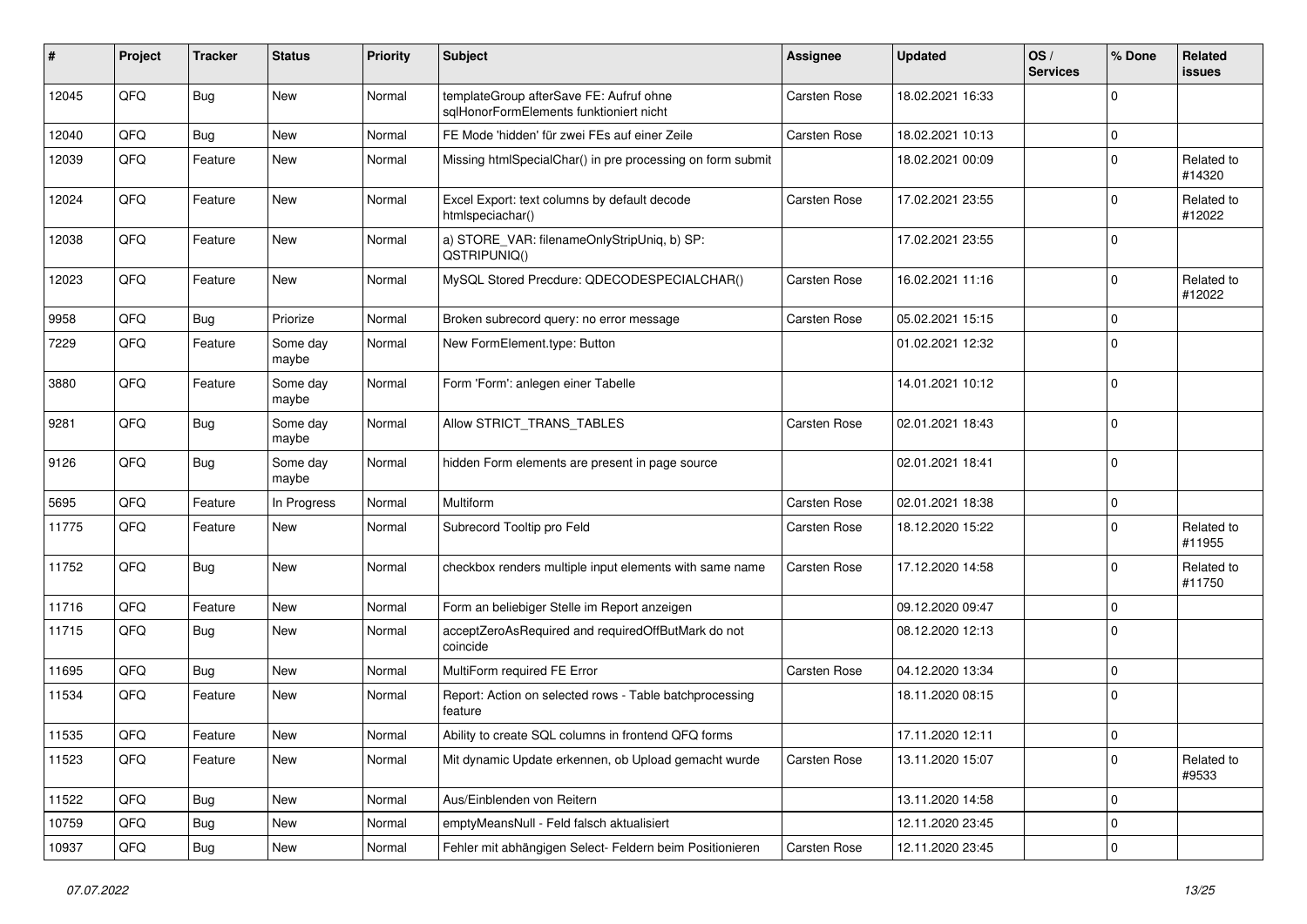| #     | Project | <b>Tracker</b> | <b>Status</b>     | <b>Priority</b> | <b>Subject</b>                                                                                     | <b>Assignee</b> | <b>Updated</b>   | OS/<br><b>Services</b> | % Done      | Related<br>issues                                                    |
|-------|---------|----------------|-------------------|-----------------|----------------------------------------------------------------------------------------------------|-----------------|------------------|------------------------|-------------|----------------------------------------------------------------------|
| 10588 | QFQ     | Bug            | New               | Normal          | typeahed Tag: Doku anpassen                                                                        | Carsten Rose    | 12.11.2020 23:45 |                        | $\mathbf 0$ |                                                                      |
| 10704 | QFQ     | <b>Bug</b>     | New               | Normal          | wkhtml problem rendering fullCalendar.js / fabric.js >><br>successor: puppeteer                    | Carsten Rose    | 12.11.2020 23:45 |                        | 0           | Related to<br>#5024,<br>Related to<br>#4650,<br>Related to<br>#10715 |
| 11504 | QFQ     | Feature        | New               | Normal          | Dynamic Update: Button text update for 'Save',' Close' &<br>'Delete'                               | Carsten Rose    | 12.11.2020 23:44 |                        | $\Omega$    |                                                                      |
| 11239 | QFQ     | Bug            | <b>New</b>        | Normal          | Radiobutton (plain): horizontales Rendern abhängig vom<br>Datentyp in der Datenbank                | Carsten Rose    | 30.09.2020 18:37 |                        | $\mathbf 0$ |                                                                      |
| 11195 | QFQ     | Bug            | New               | Low             | Dynamic Update: Note not updated if new text is empty<br>(v20.4)                                   |                 | 25.09.2020 11:14 |                        | 0           |                                                                      |
| 11076 | QFQ     | Feature        | In Progress       | Normal          | SELECT  AS _websocket                                                                              | Carsten Rose    | 30.08.2020 17:49 |                        | 0           | Related to<br>#13354                                                 |
| 11080 | QFQ     | Feature        | New               | Normal          | Send MQTT messages                                                                                 | Carsten Rose    | 29.08.2020 19:49 |                        | $\Omega$    |                                                                      |
| 10996 | QFQ     | Feature        | New               | Normal          | Download video via sip: no seek                                                                    | Carsten Rose    | 12.08.2020 14:18 |                        | $\Omega$    |                                                                      |
| 10976 | QFQ     | Feature        | New               | Normal          | Excel Export Verbesserungen                                                                        | Carsten Rose    | 06.08.2020 10:56 |                        | $\mathbf 0$ |                                                                      |
| 10890 | QFQ     | Bug            | New               | Normal          | AutoCron hangs                                                                                     |                 | 20.07.2020 13:56 |                        | $\Omega$    |                                                                      |
| 10874 | QFQ     | Feature        | New               | Normal          | Erstellen eines Foreign Keys in der Tabelle "FormElement"                                          |                 | 13.07.2020 10:11 |                        | $\mathbf 0$ |                                                                      |
| 10819 | QFQ     | Feature        | New               | Normal          | Persistent SIP - second try                                                                        | Carsten Rose    | 29.06.2020 23:02 |                        | $\mathbf 0$ | Related to<br>#6261                                                  |
| 10763 | QFQ     | Feature        | New               | Normal          | form accessed and submitted despite logout?                                                        |                 | 16.06.2020 11:43 |                        | 0           |                                                                      |
| 3432  | QFQ     | Feature        | New               | Normal          | subrecord: dynamicUpdate                                                                           | Carsten Rose    | 11.06.2020 21:10 |                        | $\mathbf 0$ | Related to<br>#5691                                                  |
| 10738 | QFQ     | Feature        | Some day<br>maybe | Normal          | CORS headers for external API requests                                                             |                 | 10.06.2020 14:00 |                        | $\Omega$    |                                                                      |
| 10005 | QFQ     | Feature        | Priorize          | Normal          | Report / special column name:  AS _calendar                                                        | Carsten Rose    | 03.06.2020 17:28 |                        | $\mathbf 0$ |                                                                      |
| 10658 | QFQ     | <b>Bug</b>     | New               | Normal          | processReadOnly broken                                                                             | Carsten Rose    | 27.05.2020 17:55 |                        | $\mathbf 0$ |                                                                      |
| 5345  | QFQ     | Feature        | New               | Normal          | Report: UPDATE / INSERT / DELETE statements should<br>trigger subqueries, depending on the result. | Carsten Rose    | 27.05.2020 16:11 |                        | $\Omega$    |                                                                      |
| 10593 | QFQ     | Feature        | <b>New</b>        | Normal          | label2: text behind input element                                                                  | Carsten Rose    | 16.05.2020 10:57 |                        | $\mathbf 0$ |                                                                      |
| 5559  | QFQ     | <b>Bug</b>     | New               | Normal          | FE.type = Upload: 'accept' might contain variables                                                 | Carsten Rose    | 11.05.2020 21:23 |                        | 0           |                                                                      |
| 10443 | QFQ     | Feature        | In Progress       | Normal          | Konzept_api / _live                                                                                | Carsten Rose    | 07.05.2020 09:39 |                        | 0           |                                                                      |
| 10384 | QFQ     | Feature        | New               | Normal          | Parameter Exchange QFQ Instances                                                                   |                 | 07.05.2020 09:38 |                        | 0           |                                                                      |
| 10322 | QFQ     | Bug            | New               | Normal          | FormElement / Radio: missing column 'enum' >> FE not<br>reported                                   | Carsten Rose    | 07.05.2020 09:37 |                        | 0           |                                                                      |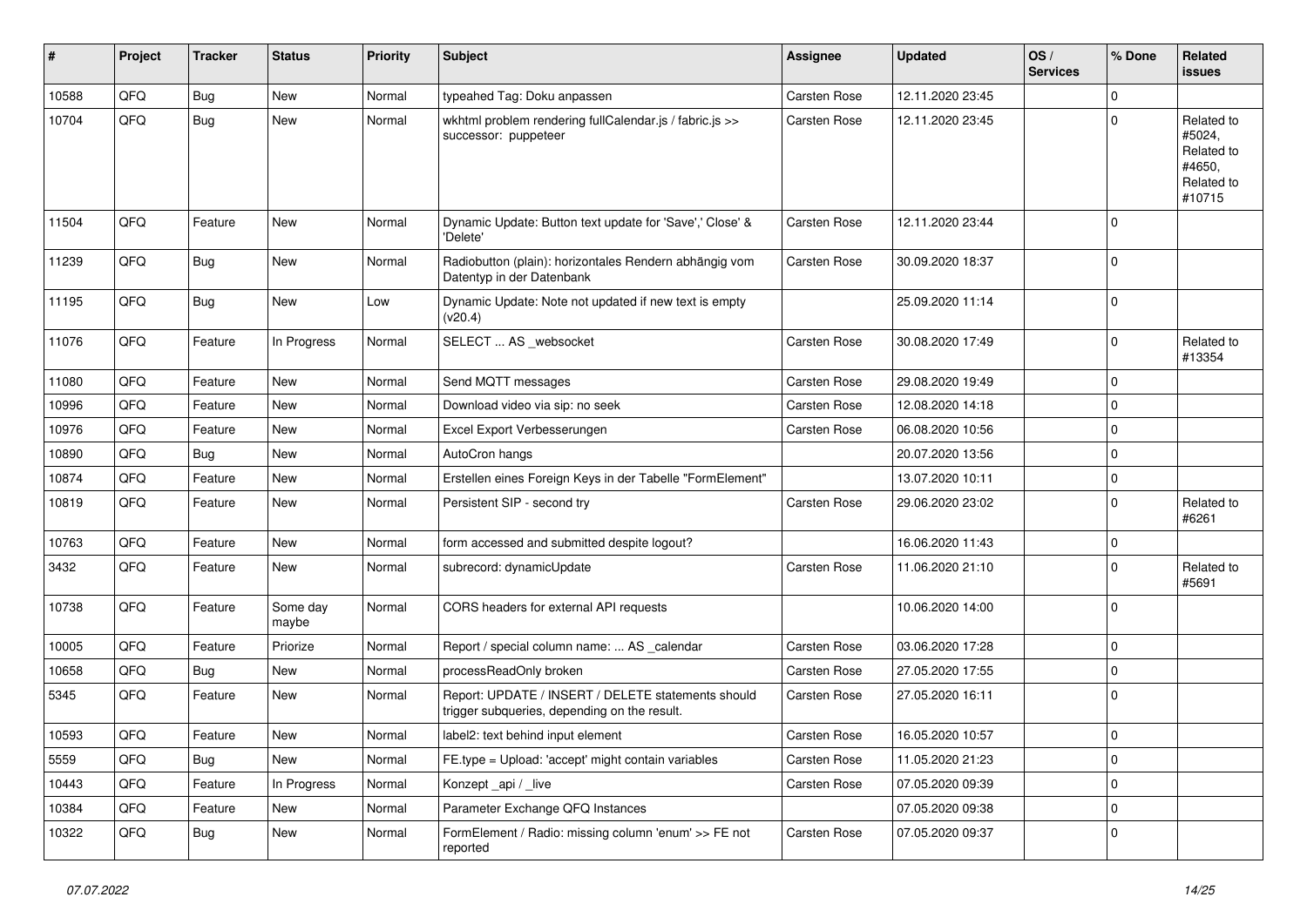| ∦     | Project | <b>Tracker</b> | <b>Status</b> | <b>Priority</b> | <b>Subject</b>                                                                           | <b>Assignee</b> | <b>Updated</b>   | OS/<br><b>Services</b> | % Done      | <b>Related</b><br>issues                                             |
|-------|---------|----------------|---------------|-----------------|------------------------------------------------------------------------------------------|-----------------|------------------|------------------------|-------------|----------------------------------------------------------------------|
| 10124 | QFQ     | Feature        | Feedback      | Normal          | qfq AAI-Login                                                                            | Karin Niffeler  | 07.05.2020 09:36 |                        | $\mathbf 0$ |                                                                      |
| 10119 | QFQ     | Feature        | New           | Normal          | Dropdown (selectlist) & TypeAhead: format and catagorize<br>list                         | Carsten Rose    | 07.05.2020 09:36 |                        | $\mathbf 0$ |                                                                      |
| 10082 | QFQ     | Bug            | <b>New</b>    | Normal          | FE.type=SELECT - 'sanatize' Class                                                        | Carsten Rose    | 07.05.2020 09:36 |                        | $\mathbf 0$ | Related to<br>#10081                                                 |
| 4050  | QFQ     | Feature        | <b>New</b>    | Normal          | sql.log: 1) FormElement ID which causes a specific action,<br>2) Result in the same row. | Carsten Rose    | 15.04.2020 11:35 |                        | $\mathbf 0$ | Related to<br>#5458                                                  |
| 10324 | QFQ     | Bug            | <b>New</b>    | Normal          | Excel Export mit Template funktioniert nur, wenn Template<br>vor uid kommt               |                 | 30.03.2020 11:20 |                        | $\mathbf 0$ | Related to<br>#10257                                                 |
| 10115 | QFQ     | Feature        | <b>New</b>    | Normal          | TypeAhead: static list                                                                   | Carsten Rose    | 26.02.2020 16:42 |                        | 100         |                                                                      |
| 10003 | QFQ     | Feature        | Priorize      | Normal          | fieldset: stronger visualize group                                                       | Benjamin Baer   | 12.02.2020 08:13 |                        | $\mathbf 0$ |                                                                      |
| 10015 | QFQ     | Feature        | Priorize      | Normal          | Monospace in Textarea                                                                    | Carsten Rose    | 03.02.2020 13:40 |                        | $\mathbf 0$ |                                                                      |
| 9781  | QFQ     | Feature        | New           | Normal          | Button: CSS class to make buttons smaller                                                | Carsten Rose    | 01.02.2020 23:22 |                        | $\mathbf 0$ |                                                                      |
| 9691  | QFQ     | Bug            | In Progress   | Normal          | Checkbox: dynamic update > readonly                                                      | Carsten Rose    | 01.02.2020 23:22 |                        | 50          | Related to<br>#9834                                                  |
| 9783  | QFQ     | Bug            | <b>New</b>    | Normal          | Email with special characters                                                            | Carsten Rose    | 01.02.2020 23:22 |                        | $\mathbf 0$ |                                                                      |
| 9706  | QFQ     | Feature        | <b>New</b>    | Normal          | Multi File Upload (hidden template group)                                                | Carsten Rose    | 01.02.2020 23:22 |                        | $\Omega$    | Related to<br>#7521,<br>Related to<br>#5562,<br>Related to<br>#13330 |
| 9811  | QFQ     | Feature        | New           | Normal          | Report: tag every n'th row                                                               | Carsten Rose    | 01.02.2020 23:22 |                        | 0           |                                                                      |
| 9707  | QFQ     | Feature        | <b>New</b>    | Normal          | SIP security: encode pageld and check pageld on decode                                   | Carsten Rose    | 01.02.2020 23:22 |                        | $\mathbf 0$ |                                                                      |
| 9352  | QFQ     | Feature        | <b>New</b>    | Normal          | FE 'Native' fire slaveld, sqlAfter, sqlIns                                               | Carsten Rose    | 01.02.2020 23:22 |                        | 0           |                                                                      |
| 9533  | QFQ     | Bug            | <b>New</b>    | Normal          | FE.type=upload: Check in 'beforeSave' if upload is given                                 | Carsten Rose    | 01.02.2020 23:22 |                        | $\mathbf 0$ | Related to<br>#11523                                                 |
| 9537  | QFQ     | Feature        | <b>New</b>    | Normal          | FormEditor: Edit fieldset in FrontEnd                                                    | Carsten Rose    | 01.02.2020 23:22 |                        | $\mathbf 0$ |                                                                      |
| 9275  | QFQ     | <b>Bug</b>     | New           | Normal          | autcron: t3 page, which takes to long to respond, is not<br>reported properly            | Carsten Rose    | 01.02.2020 23:22 |                        | 100         |                                                                      |
| 9177  | QFQ     | <b>Bug</b>     | <b>New</b>    | Normal          | Bug? QFQ tries to save an action FE, which has real<br>existing column name              | Carsten Rose    | 01.02.2020 23:22 |                        | $\mathbf 0$ |                                                                      |
| 9317  | QFQ     | <b>Bug</b>     | New           | Normal          | FE.type=note: with dynamic show/hidden an empty label<br>causes trouble                  | Carsten Rose    | 01.02.2020 23:22 |                        | $\mathbf 0$ |                                                                      |
| 9208  | QFQ     | Feature        | New           | Normal          | Manage 'recent' records                                                                  | Carsten Rose    | 01.02.2020 23:22 |                        | $\mathbf 0$ |                                                                      |
| 9127  | QFO     | <b>Bug</b>     | New           | Normal          | Error Message: change 'roll over' color - text not readable                              | Carsten Rose    | 01.02.2020 23:22 |                        | 0           |                                                                      |
| 9128  | QFQ     | Feature        | New           | Normal          | Error Message: not replaced variables- a) replace back to<br>'{{', b) underline          | Carsten Rose    | 01.02.2020 23:22 |                        | 0           | Related to<br>#9129                                                  |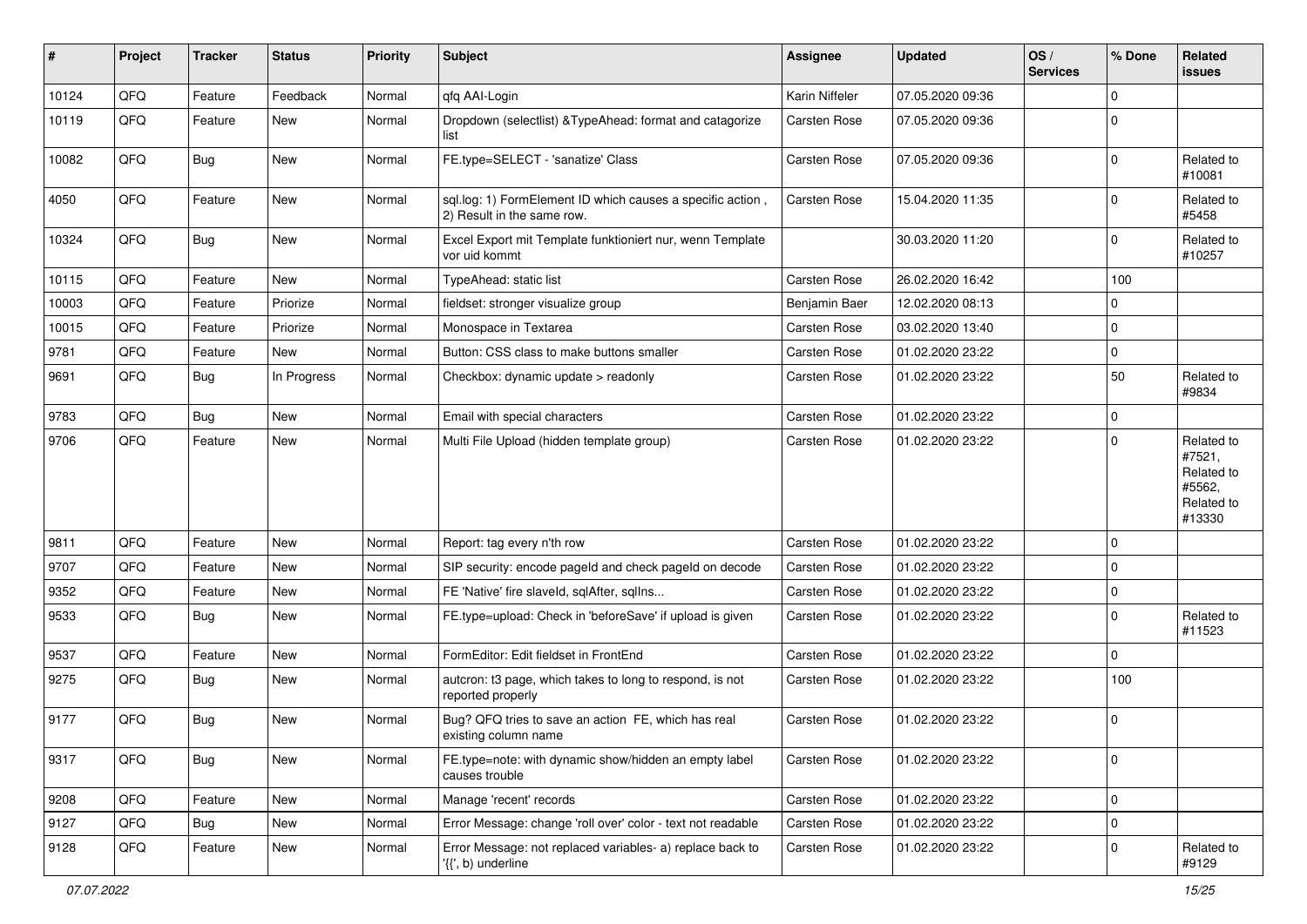| #    | Project | <b>Tracker</b> | <b>Status</b>     | <b>Priority</b> | Subject                                                                                                | <b>Assignee</b>     | <b>Updated</b>   | OS/<br><b>Services</b> | % Done      | <b>Related</b><br><b>issues</b> |
|------|---------|----------------|-------------------|-----------------|--------------------------------------------------------------------------------------------------------|---------------------|------------------|------------------------|-------------|---------------------------------|
| 8975 | QFQ     | Feature        | <b>New</b>        | Normal          | Report Notation: 2.0                                                                                   | Carsten Rose        | 01.02.2020 23:22 |                        | $\Omega$    | Related to<br>#8963             |
| 9129 | QFQ     | Feature        | New               | Normal          | sqlValidate: Message as notification, not as error                                                     | <b>Carsten Rose</b> | 01.02.2020 23:22 |                        | $\mathbf 0$ | Related to<br>#9128             |
| 9130 | QFQ     | Feature        | Some day<br>maybe | Normal          | tablesorter: Automatic Row numbering / Zeilenummer                                                     | Benjamin Baer       | 01.02.2020 23:22 |                        | $\mathbf 0$ |                                 |
| 8089 | QFQ     | Feature        | New               | Normal          | Copy/Paste for FormElements                                                                            | <b>Carsten Rose</b> | 01.02.2020 23:22 |                        | $\mathbf 0$ |                                 |
| 8719 | QFQ     | Feature        | New               | Normal          | extraButtonLock: add support for 0/1                                                                   | Carsten Rose        | 01.02.2020 23:22 |                        | $\Omega$    |                                 |
| 8049 | QFQ     | Bug            | New               | Normal          | FE.type=note, column 'value': text moves some pixel to top<br>after save                               | Carsten Rose        | 01.02.2020 23:22 |                        | $\mathbf 0$ |                                 |
| 8336 | QFQ     | Feature        | New               | Normal          | Form > modified > Close New: a) Optional disable popup, b)<br>custom text, c) mode on save: close stay | Carsten Rose        | 01.02.2020 23:22 |                        | $\mathbf 0$ | Related to<br>#8335             |
| 7924 | QFQ     | Feature        | New               | Normal          | Radio/Checkbox with Tooltip                                                                            | Carsten Rose        | 01.02.2020 23:22 |                        | $\mathbf 0$ |                                 |
| 8806 | QFQ     | Feature        | New               | Normal          | SQL Function nl2br                                                                                     | Carsten Rose        | 01.02.2020 23:22 |                        | $\Omega$    |                                 |
| 7547 | QFQ     | Bug            | New               | Normal          | Error Message in afterSave: wrong parameter column<br>reported                                         | Carsten Rose        | 01.02.2020 23:22 |                        | $\mathbf 0$ |                                 |
| 7812 | QFQ     | Feature        | New               | Normal          | FE 'Subrecord' - new option 'subrecordShowFilter',<br>'subrecordPaging'                                | Carsten Rose        | 01.02.2020 23:22 |                        | $\mathbf 0$ |                                 |
| 7685 | QFQ     | Bug            | New               | Normal          | Open FormElement from QFQ error message and save<br>modified record: error about missing {{formId:F}}  | Carsten Rose        | 01.02.2020 23:22 |                        | $\mathbf 0$ |                                 |
| 7524 | QFQ     | Bug            | New               | Normal          | QFQ throws a 'General Error' if 'fileadmin/protected/log/' is<br>not writeable                         | Carsten Rose        | 01.02.2020 23:22 |                        | $\mathbf 0$ |                                 |
| 7520 | QFQ     | Feature        | New               | Normal          | QR Code:  AS _qr ( AS _link)                                                                           | Carsten Rose        | 01.02.2020 23:22 |                        | $\mathbf 0$ |                                 |
| 7513 | QFQ     | Bug            | New               | Normal          | Radios not correct aligned                                                                             | Carsten Rose        | 01.02.2020 23:22 |                        | 0           |                                 |
| 7795 | QFQ     | Bug            | New               | Normal          | Readonly Form: Typeahead-Felder                                                                        | Carsten Rose        | 01.02.2020 23:22 |                        | $\mathbf 0$ | Related to<br>#10640            |
| 7730 | QFQ     | Feature        | Priorize          | Normal          | SELECT Box: title in between                                                                           | Benjamin Baer       | 01.02.2020 23:22 |                        | $\Omega$    |                                 |
| 7519 | QFQ     | Feature        | New               | Normal          | Select: Multi                                                                                          | Carsten Rose        | 01.02.2020 23:22 |                        | $\mathbf 0$ |                                 |
| 7002 | QFQ     | Bug            | New               | Normal          | Dynamic Update: row does not disappear / appear                                                        | <b>Carsten Rose</b> | 01.02.2020 23:22 |                        | $\mathbf 0$ |                                 |
| 7109 | QFQ     | Feature        | New               | Normal          | Dynamic Updates: row/element hide                                                                      | Carsten Rose        | 01.02.2020 23:22 |                        | $\mathbf 0$ | Has duplicate<br>#4081          |
| 6250 | QFQ     | Feature        | In Progress       | Normal          | Enhance layout: a) Subrecord, b) Subrecord-Title                                                       | Carsten Rose        | 01.02.2020 23:22 |                        | $\mathbf 0$ | Related to<br>#5391             |
| 7512 | QFQ     | Bug            | New               | Normal          | FE: inputType=number >> 'pattern' is not respected                                                     | Carsten Rose        | 01.02.2020 23:22 |                        | $\mathbf 0$ |                                 |
| 4082 | QFQ     | Feature        | New               | Normal          | Dynamic Update: modeSql - useful default                                                               | Carsten Rose        | 01.02.2020 23:22 |                        | $\mathbf 0$ |                                 |
| 9602 | QFQ     | Feature        | New               | Normal          | Form definition as JSON                                                                                | Carsten Rose        | 01.02.2020 23:21 |                        | 0           | Related to<br>#9600             |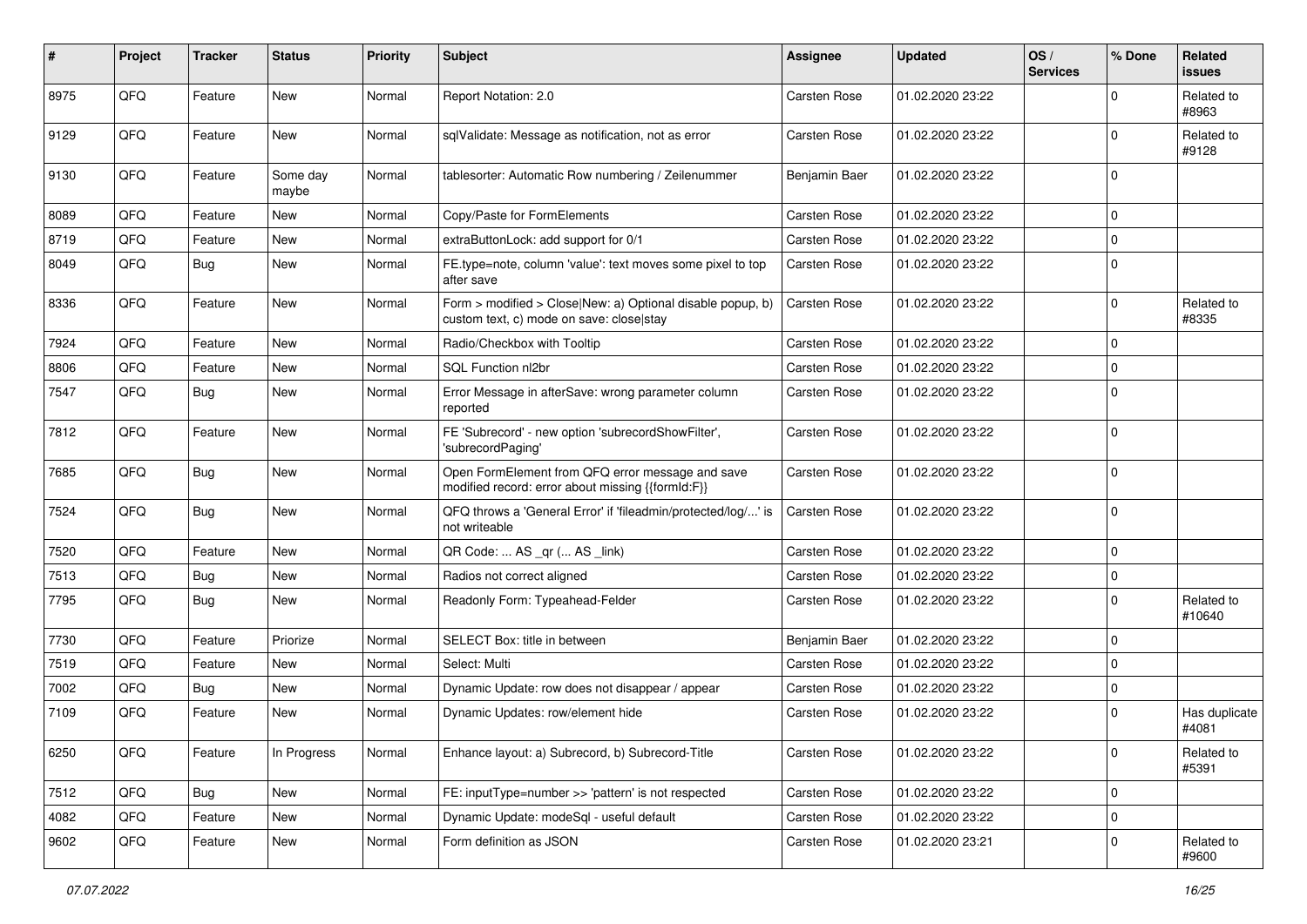| $\vert$ # | Project | <b>Tracker</b> | <b>Status</b>     | <b>Priority</b> | <b>Subject</b>                                                                                                             | <b>Assignee</b> | <b>Updated</b>   | OS/<br><b>Services</b> | % Done      | Related<br><b>issues</b> |
|-----------|---------|----------------|-------------------|-----------------|----------------------------------------------------------------------------------------------------------------------------|-----------------|------------------|------------------------|-------------|--------------------------|
| 7681      | QFQ     | Feature        | <b>New</b>        | Normal          | Optional switch off 'check for modified record'                                                                            | Carsten Rose    | 01.02.2020 23:21 |                        | $\Omega$    |                          |
| 7683      | QFQ     | Feature        | New               | Normal          | Special column names in '{{ SELECT  AS _link }}' should<br>be detected                                                     | Carsten Rose    | 01.02.2020 23:21 |                        | $\Omega$    |                          |
| 7574      | QFQ     | Bug            | New               | Normal          | Substitute error: form element not reported / dont parse<br>Form.note                                                      | Carsten Rose    | 01.02.2020 23:21 |                        | $\Omega$    |                          |
| 7521      | QFQ     | Feature        | New               | Normal          | TemplateGroup: fe.type=upload                                                                                              | Carsten Rose    | 01.02.2020 23:21 |                        | $\Omega$    | Related to<br>#9706      |
| 7342      | QFQ     | Feature        | <b>New</b>        | Normal          | add content = hide this                                                                                                    | Carsten Rose    | 01.02.2020 23:21 |                        | $\Omega$    |                          |
| 7481      | QFQ     | Feature        | <b>New</b>        | Normal          | Detect 'BaseUrl' automatically                                                                                             | Carsten Rose    | 01.02.2020 23:21 |                        | $\mathbf 0$ |                          |
| 7280      | QFQ     | Feature        | <b>New</b>        | Normal          | recently used table                                                                                                        | Carsten Rose    | 01.02.2020 23:21 |                        | $\mathbf 0$ |                          |
| 7261      | QFQ     | Bug            | <b>New</b>        | Normal          | Report pathFilename for user without path, only the filename                                                               | Carsten Rose    | 01.02.2020 23:21 |                        | $\mathbf 0$ |                          |
| 7239      | QFQ     | Feature        | <b>New</b>        | Normal          | TinyMCE: html tag whitelist                                                                                                | Carsten Rose    | 01.02.2020 23:21 |                        | $\Omega$    | Related to<br>#14320     |
| 7219      | QFQ     | <b>Bug</b>     | New               | Normal          | typeSheadSql / typeAheadSqlPrefetch: change to curly<br>braces                                                             | Carsten Rose    | 01.02.2020 23:21 |                        | $\Omega$    |                          |
| 7175      | QFQ     | Feature        | New               | Normal          | Upload: md5 hash as filename                                                                                               | Carsten Rose    | 01.02.2020 23:21 |                        | $\mathbf 0$ |                          |
| 7102      | QFQ     | Feature        | New               | Normal          | Comment sign in report: '#' and '--'                                                                                       | Carsten Rose    | 01.02.2020 23:21 |                        | $\Omega$    |                          |
| 6912      | QFQ     | <b>Bug</b>     | New               | Normal          | error Message Var 'deadline' already set in SIP - in Form<br>with FE.value={{deadline:R:::{{deadlinePeriod:Y}}}}           | Carsten Rose    | 01.02.2020 23:21 |                        | $\Omega$    |                          |
| 6972      | QFQ     | Feature        | Some day<br>maybe | Normal          | Fabric Clipboard / cross browser tab                                                                                       | Benjamin Baer   | 01.02.2020 23:21 |                        | $\Omega$    |                          |
| 7099      | QFQ     | Feature        | <b>New</b>        | Normal          | Redesign FormEditor                                                                                                        | Carsten Rose    | 01.02.2020 23:21 |                        | $\mathbf 0$ |                          |
| 7014      | QFQ     | Bug            | <b>New</b>        | Normal          | Sending invalid emails succeeds when<br>debug.redirectAllMailTo is set                                                     | Carsten Rose    | 01.02.2020 23:21 |                        | $\Omega$    |                          |
| 6970      | QFQ     | Feature        | Some day<br>maybe | Normal          | tablesorter: default fuer 'sortReset' aendern von 'Ctrl' zu 'Alt'                                                          | Benjamin Baer   | 01.02.2020 23:21 |                        | $\Omega$    |                          |
| 7119      | QFQ     | Feature        | <b>New</b>        | Normal          | Upload: scaleDownWidth, scaleDownHeight                                                                                    | Carsten Rose    | 01.02.2020 23:21 |                        | $\Omega$    |                          |
| 6855      | QFQ     | Feature        | New               | Normal          | With {{feUser:U}}!={{feUser:T}}: Save / Delete: only possible<br>with {{feUserSave:U}}='yes' and '{{feUserDelete:U}}='yes' | Carsten Rose    | 01.02.2020 23:21 |                        | $\Omega$    |                          |
| 6677      | QFQ     | <b>Bug</b>     | New               | Normal          | Error message FE Action Element: no/wrong FE reference<br>who cause the problem.                                           | Carsten Rose    | 01.02.2020 23:21 |                        | $\Omega$    |                          |
| 6594      | QFQ     | Feature        | New               | Normal          | Excel: on download, check if there is a valid sip                                                                          | Carsten Rose    | 01.02.2020 23:21 |                        | $\mathbf 0$ |                          |
| 6609      | QFQ     | Feature        | New               | Normal          | Formlet: JSON API erweitern                                                                                                | Carsten Rose    | 01.02.2020 23:21 |                        | 50          |                          |
| 6765      | QFQ     | Feature        | New               | Normal          | Moeglichkeit via QFQ eigene Logs zu schreiben                                                                              | Carsten Rose    | 01.02.2020 23:21 |                        | $\mathbf 0$ |                          |
| 6292      | QFQ     | Feature        | New               | Normal          | Download: File speichern mit Hash aber original Filename in<br>der Datenbank vermerken fuer Downloads                      | Carsten Rose    | 01.02.2020 23:21 |                        | $\Omega$    |                          |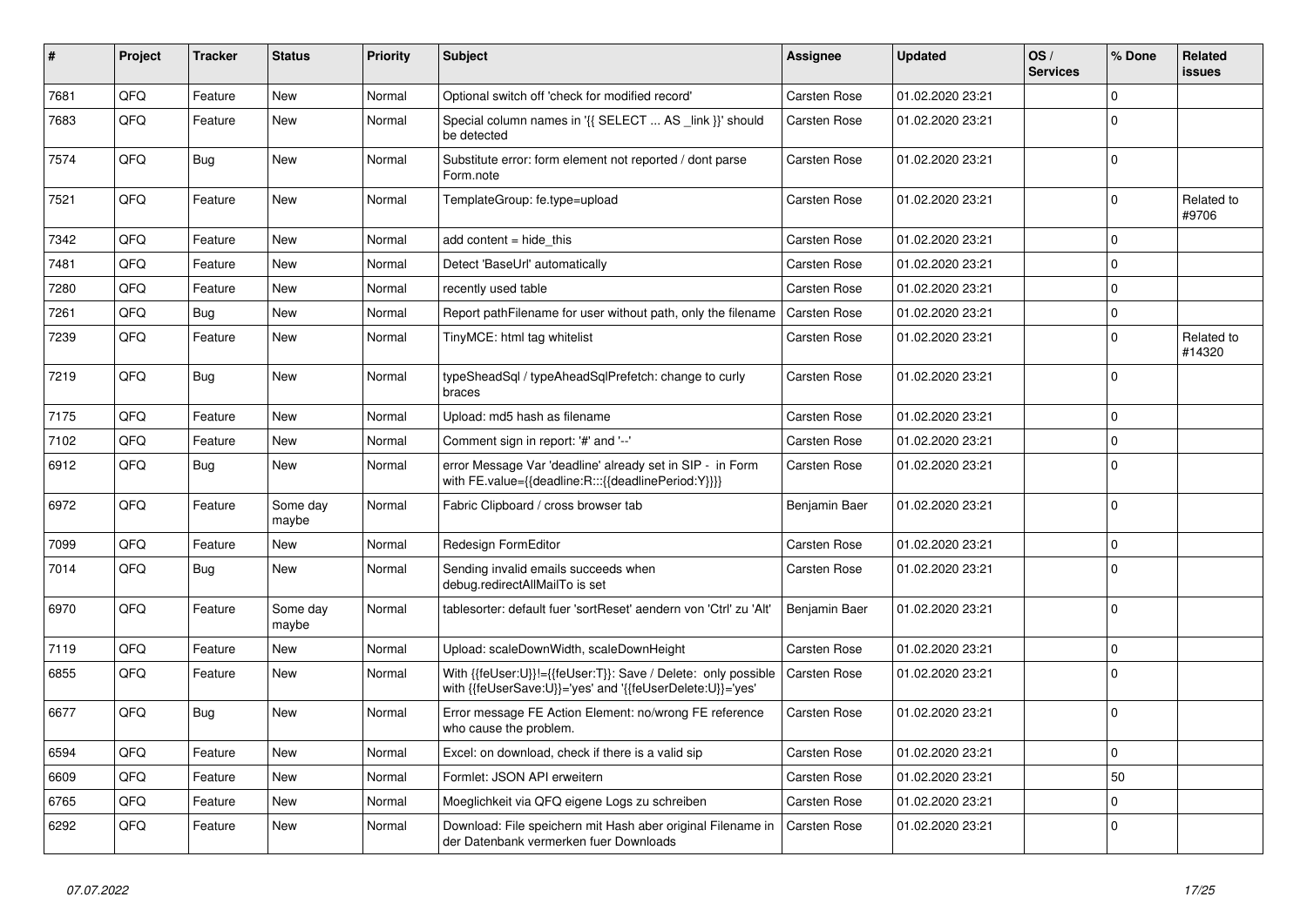| #    | Project | <b>Tracker</b> | <b>Status</b>     | <b>Priority</b> | <b>Subject</b>                                                                                                                                                | <b>Assignee</b> | <b>Updated</b>   | OS/<br><b>Services</b> | % Done      | Related<br>issues                              |
|------|---------|----------------|-------------------|-----------------|---------------------------------------------------------------------------------------------------------------------------------------------------------------|-----------------|------------------|------------------------|-------------|------------------------------------------------|
| 6462 | QFQ     | Bug            | New               | Normal          | File Upload: Nutzlose Fehlermeldung wenn Datei zu gross                                                                                                       | Carsten Rose    | 01.02.2020 23:21 |                        | 0           | Related to<br>#6139                            |
| 6289 | QFQ     | Feature        | New               | Normal          | Form: Log                                                                                                                                                     | Carsten Rose    | 01.02.2020 23:21 |                        | $\mathbf 0$ |                                                |
| 6437 | QFQ     | Feature        | <b>New</b>        | Normal          | Neuer Mode Button bei FormElementen                                                                                                                           | Carsten Rose    | 01.02.2020 23:21 |                        | 0           | Related to<br>#9668,<br>Blocked by<br>#9678    |
| 6483 | QFQ     | <b>Bug</b>     | <b>New</b>        | Normal          | R Store funktioniert nicht bei 'Report Notation' im FE                                                                                                        | Carsten Rose    | 01.02.2020 23:21 |                        | 0           |                                                |
| 5576 | QFQ     | <b>Bug</b>     | <b>New</b>        | Normal          | Using MySQL 'DROP' requires privilege - wich is not really<br>necessary.                                                                                      | Carsten Rose    | 01.02.2020 23:21 |                        | $\Omega$    |                                                |
| 5131 | QFQ     | Feature        | <b>New</b>        | Normal          | Activate Spin Gear ('wait/busy' indicator) via LINK attribute                                                                                                 | Carsten Rose    | 01.02.2020 23:21 |                        | 0           |                                                |
| 4250 | QFQ     | Feature        | <b>New</b>        | Normal          | AutoCron in QFQ via PHP                                                                                                                                       | Carsten Rose    | 01.02.2020 23:21 |                        | $\Omega$    | Related to<br>#3292.<br>Related to<br>#3291    |
| 3547 | QFQ     | Bug            | <b>New</b>        | Normal          | FE of type 'note' causes writing of empty fields.                                                                                                             | Carsten Rose    | 01.02.2020 23:21 |                        | 0           |                                                |
| 3504 | QFQ     | Feature        | New               | Normal          | Logging: welche Action FEs werden wann wie ausgefuehrt                                                                                                        | Carsten Rose    | 01.02.2020 23:21 |                        | $\Omega$    | Related to<br>#5458,<br>Related to<br>#4092    |
| 4719 | QFQ     | Feature        | Some day<br>maybe | Normal          | Custom Message in Client in case of 'Browser tab close,<br>modification will be lost'                                                                         |                 | 01.02.2020 23:20 |                        | 0           |                                                |
| 5892 | QFQ     | Feature        | Some day<br>maybe | Normal          | QFQ should use T3 API to manipulate FE GROUP<br>membership                                                                                                    |                 | 01.02.2020 23:20 |                        | $\mathbf 0$ |                                                |
| 5480 | QFQ     | Feature        | Some day<br>maybe | Normal          | QFQ: Dokumentation mit Screenshots versehen                                                                                                                   | Carsten Rose    | 01.02.2020 23:20 |                        | 0           | Related to<br>#9879                            |
| 4771 | QFQ     | Bug            | Some day<br>maybe | Normal          | qfq: select-down-values empty after save (edit-form for<br>program administrators)                                                                            | Carsten Rose    | 01.02.2020 23:20 |                        | $\Omega$    | Related to<br>#4549, Has<br>duplicate<br>#4282 |
| 5452 | QFQ     | Feature        | Some day<br>maybe | Normal          | Thumbnails from PDF: bad quality                                                                                                                              |                 | 01.02.2020 23:20 |                        | $\Omega$    |                                                |
| 4650 | QFQ     | Feature        | Some day<br>maybe | Normal          | Convert html to doc/rtf                                                                                                                                       | Carsten Rose    | 01.02.2020 23:20 |                        | $\Omega$    | Related to<br>#10704                           |
| 4627 | QFQ     | Feature        | Some day<br>maybe | Normal          | dbupdate: all tables - check 'create', 'modified' if it is possible<br>to change to default 'CURRENT_TIMESTAMP' and modified<br>'ON UPDATE CURRENT_TIMESTAMP' |                 | 01.02.2020 23:20 |                        | $\mathbf 0$ |                                                |
| 4536 | QFQ     | Feature        | Some day<br>maybe | Normal          | FE upload: problem with delete if mutliple uploads an<br>FE.name="                                                                                            |                 | 01.02.2020 23:20 |                        | $\pmb{0}$   |                                                |
| 4659 | QFQ     | Bug            | Some day<br>maybe | Normal          | infoButtonExtra                                                                                                                                               | Carsten Rose    | 01.02.2020 23:20 |                        | $\pmb{0}$   |                                                |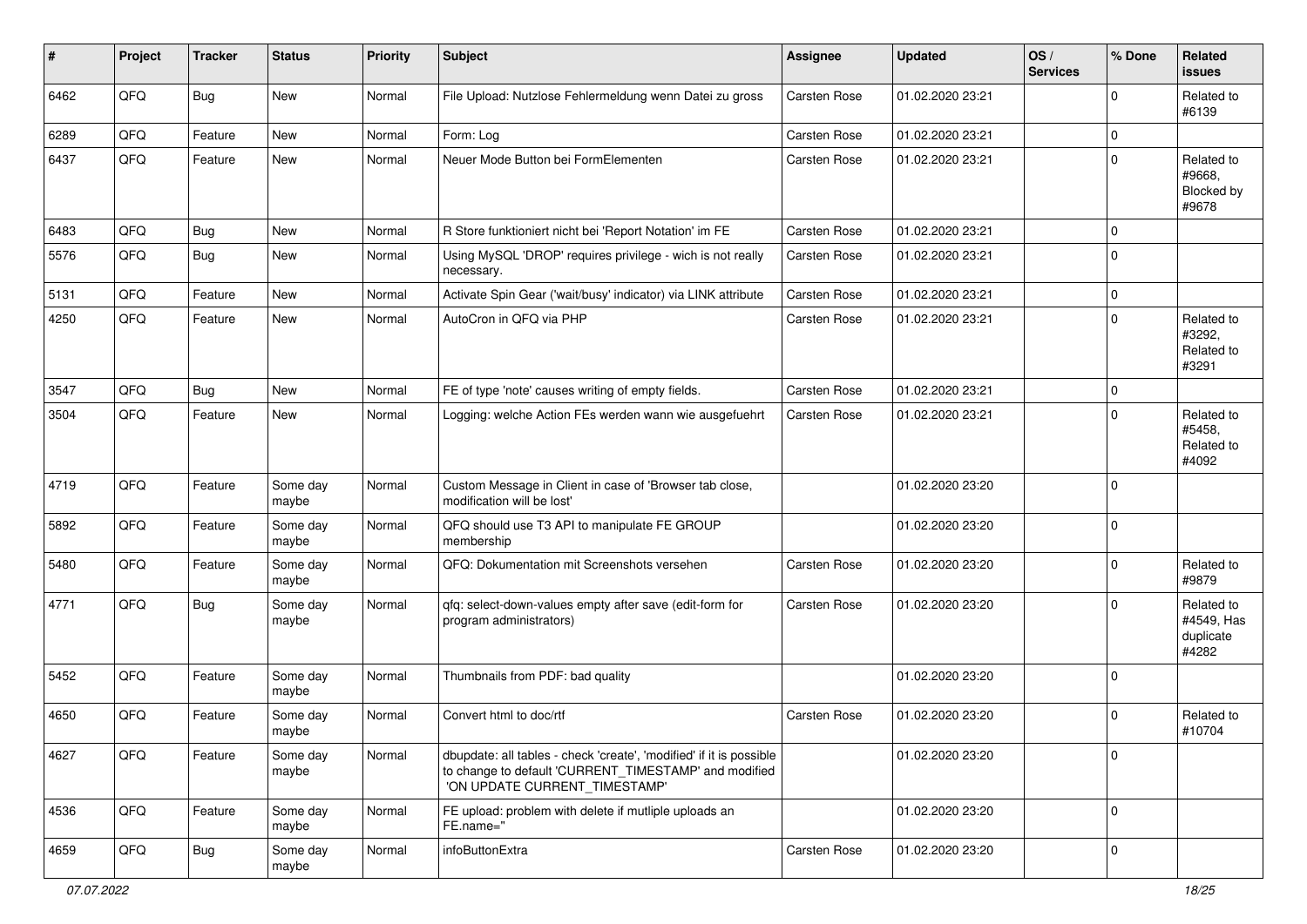| #    | Project | <b>Tracker</b> | <b>Status</b>     | <b>Priority</b> | <b>Subject</b>                                                                       | <b>Assignee</b> | <b>Updated</b>   | OS/<br><b>Services</b> | % Done      | Related<br>issues                           |
|------|---------|----------------|-------------------|-----------------|--------------------------------------------------------------------------------------|-----------------|------------------|------------------------|-------------|---------------------------------------------|
| 4626 | QFQ     | Feature        | Some day<br>maybe | Normal          | Mobile View: 'classBody=qfq-form-right' makes no sense                               |                 | 01.02.2020 23:20 |                        | $\mathbf 0$ |                                             |
| 4446 | QFQ     | Feature        | Some day<br>maybe | Normal          | New FE get same feldContainerId as last modifed FE                                   |                 | 01.02.2020 23:20 |                        | $\mathbf 0$ |                                             |
| 4546 | QFQ     | Bug            | Some day<br>maybe | Normal          | NH: SIP storage is destroyed                                                         |                 | 01.02.2020 23:20 |                        | 0           |                                             |
| 4640 | QFQ     | Feature        | Some day<br>maybe | Normal          | Rename System Forms                                                                  |                 | 01.02.2020 23:20 |                        | 0           |                                             |
| 4551 | QFQ     | Feature        | Some day<br>maybe | Normal          | Set 'pills' via dynamicUpdate to show/hide/disabled                                  |                 | 01.02.2020 23:20 |                        | 0           | Related to<br>#3752                         |
| 4549 | QFQ     | Bug            | Some day<br>maybe | Normal          | TemplateGroups: FE.type SELECT loose selected value<br>after save                    | Carsten Rose    | 01.02.2020 23:20 |                        | 0           | Related to<br>#4548,<br>Related to<br>#4771 |
| 4443 | QFQ     | Feature        | Some day<br>maybe | Normal          | Form: multiple secondary tables                                                      |                 | 01.02.2020 23:20 |                        | 0           |                                             |
| 4365 | QFQ     | Feature        | Some day<br>maybe | Normal          | Multi Language: new way of config                                                    | Carsten Rose    | 01.02.2020 23:20 |                        | $\mathbf 0$ |                                             |
| 4343 | QFQ     | Feature        | Some day<br>maybe | Normal          | Link: Classifier to add 'attributes'                                                 | Carsten Rose    | 01.02.2020 23:20 |                        | $\mathbf 0$ | Related to<br>#14077                        |
| 7101 | QFQ     | Bug            | Some day<br>maybe | Normal          | 'form' in SIP and 'report' - breaks                                                  |                 | 01.02.2020 23:20 |                        | $\mathbf 0$ |                                             |
| 5850 | QFQ     | Feature        | Some day<br>maybe | Normal          | Deployment: In QFQ Doc best practice fuer zeitgemaesses<br>Deployment beschreiben    |                 | 01.02.2020 23:20 |                        | 0           |                                             |
| 5851 | QFQ     | Feature        | Some day<br>maybe | Normal          | Queue System implementieren: MQTT, RabbitMQ                                          |                 | 01.02.2020 23:20 |                        | 0           | Related to<br>#5715                         |
| 7402 | QFQ     | Bug            | Some day<br>maybe | Normal          | thumbnail cache: outdated picture when permission denied<br>and permission resolved. |                 | 01.02.2020 23:20 |                        | $\Omega$    |                                             |
| 5665 | QFQ     | Feature        | Some day<br>maybe | Normal          | Versuch das '{{!' nicht mehr noetig ist.                                             | Carsten Rose    | 01.02.2020 23:20 |                        | 0           | Related to<br>#7432,<br>Related to<br>#7434 |
| 5024 | QFQ     | Feature        | Some day<br>maybe | Normal          | Fabric: Generate PDF with edits                                                      | Benjamin Baer   | 01.02.2020 23:20 |                        | $\Omega$    | Related to<br>#10704                        |
| 5455 | QFQ     | Feature        | Some day<br>maybe | Normal          | Mail Redirects grld abhaengig                                                        |                 | 01.02.2020 23:20 |                        | $\pmb{0}$   |                                             |
| 5428 | QFQ     | Feature        | Some day<br>maybe | Normal          | secure thumbnail: late render on access.                                             | Carsten Rose    | 01.02.2020 23:20 |                        | $\pmb{0}$   |                                             |
| 4816 | QFQ     | Feature        | Some day<br>maybe | Normal          | Templates for QFQ Reports (Tables, Radios, )                                         |                 | 01.02.2020 23:20 |                        | $\pmb{0}$   |                                             |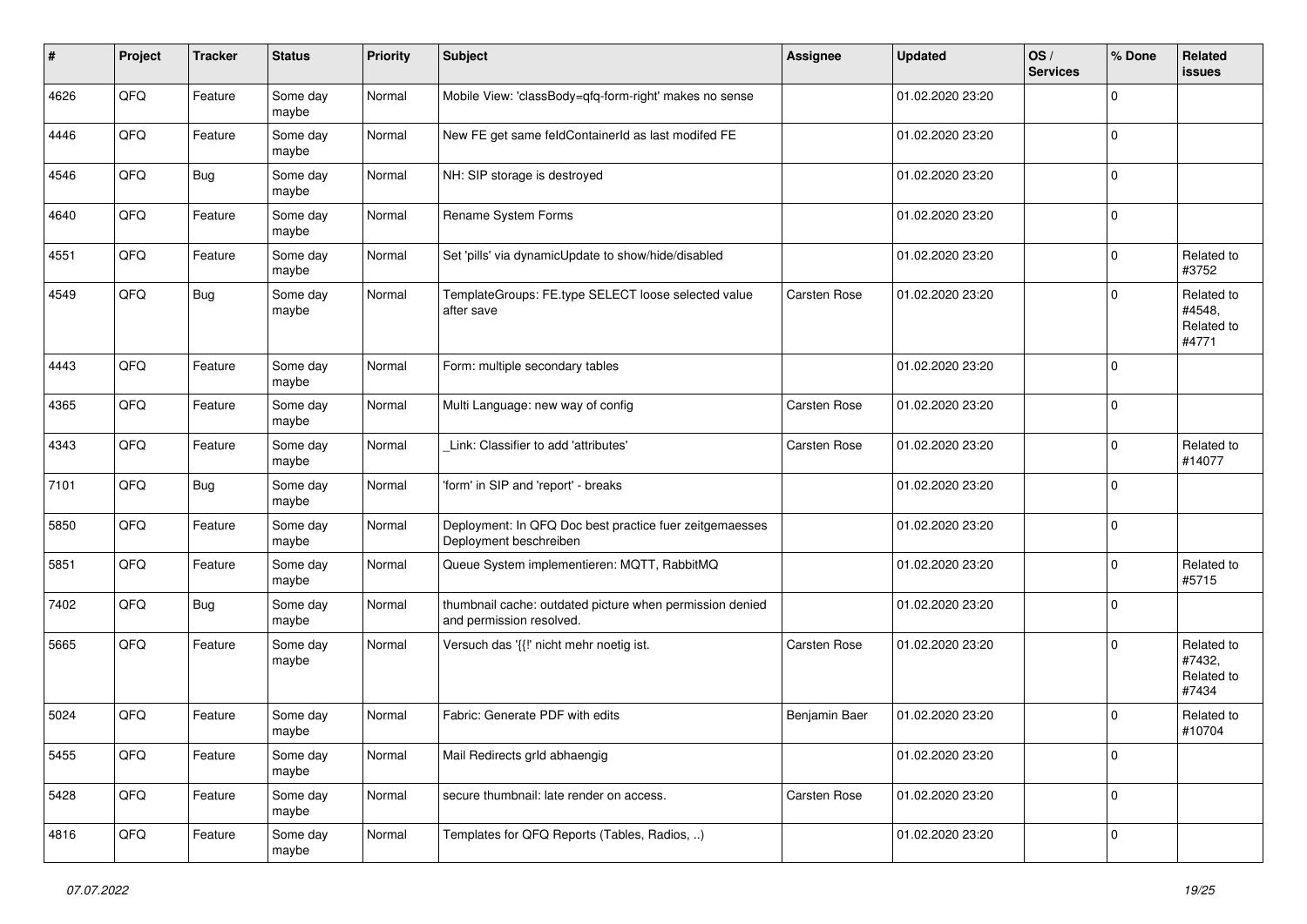| $\#$ | Project | <b>Tracker</b> | <b>Status</b>     | <b>Priority</b> | Subject                                                                                                                                                  | <b>Assignee</b> | <b>Updated</b>   | OS/<br><b>Services</b> | % Done      | Related<br>issues                           |
|------|---------|----------------|-------------------|-----------------|----------------------------------------------------------------------------------------------------------------------------------------------------------|-----------------|------------------|------------------------|-------------|---------------------------------------------|
| 4757 | QFQ     | Feature        | Some day<br>maybe | Normal          | Test subrecord: download links ok? Links ok?                                                                                                             | Carsten Rose    | 01.02.2020 23:20 |                        | $\Omega$    |                                             |
| 4652 | QFQ     | Feature        | Some day<br>maybe | Normal          | UZH CD: Weiterleitung auf benutzerdefinierte 403/404 Seite                                                                                               | Carsten Rose    | 01.02.2020 23:20 |                        | $\Omega$    |                                             |
| 5342 | QFQ     | Feature        | Some day<br>maybe | Normal          | link - with HTML Attributes                                                                                                                              |                 | 01.02.2020 23:20 |                        | $\Omega$    | Related to<br>#14077                        |
| 4651 | QFQ     | Bug            | Some day<br>maybe | Normal          | "Loading document" Modal wird angezeigt bei uzhcd type=2<br>Ansicht                                                                                      | Carsten Rose    | 01.02.2020 23:20 |                        | $\Omega$    |                                             |
| 4330 | QFQ     | Feature        | Some day<br>maybe | Normal          | Error Message: report missing {{ / }} in sqlUpdate, sqlInsert,<br>sqlDelete, sqlAfter, sqlBefore in FE action elements.                                  | Carsten Rose    | 01.02.2020 23:20 |                        | $\Omega$    |                                             |
| 4328 | QFQ     | <b>Bug</b>     | Some day<br>maybe | Normal          | Error Message: Show FE name/number on problems in FE                                                                                                     | Carsten Rose    | 01.02.2020 23:20 |                        | $\Omega$    |                                             |
| 4433 | QFQ     | Feature        | Some day<br>maybe | Normal          | Log when SIP will be destroyed by QFQ for any (security)<br>reason                                                                                       |                 | 01.02.2020 23:20 |                        | $\Omega$    | Related to<br>#4432,<br>Related to<br>#5458 |
| 4439 | QFQ     | Feature        | Some day<br>maybe | Normal          | Log: report all actions fired by an FE Element, incl. the<br>original directive (slaveld, sqllnsert, )                                                   |                 | 01.02.2020 23:20 |                        | $\Omega$    | Related to<br>#4432,<br>Related to<br>#5458 |
| 955  | QFQ     | Feature        | Some day<br>maybe | Normal          | QF: Notizen vor/nach dem Form                                                                                                                            |                 | 01.02.2020 23:20 |                        | $\Omega$    |                                             |
| 1234 | QFQ     | Feature        | Some day<br>maybe | Normal          | QF: Record numbering: Im Grid soll in Spalte 1 optional die<br>laufende Nummer der Records angezeigt werden.                                             |                 | 01.02.2020 23:20 |                        | $\Omega$    |                                             |
| 4435 | QFQ     | Feature        | Some day<br>maybe | Normal          | Report: striptags - specify allowed tags                                                                                                                 |                 | 01.02.2020 23:20 |                        | $\Omega$    |                                             |
| 4454 | QFQ     | <b>Bug</b>     | Some day<br>maybe | Normal          | Required Elements: multiple elements in a row - whole row<br>marked if only one input is empty.                                                          | Benjamin Baer   | 01.02.2020 23:20 |                        | $\Omega$    |                                             |
| 4398 | QFQ     | <b>Bug</b>     | Some day<br>maybe | Normal          | Typeahead: mouse click in a prefilled input opens a single<br>item dropdown with the current value - click on it seems to<br>set the value, not the key. | Benjamin Baer   | 01.02.2020 23:20 |                        | $\Omega$    | Related to<br>#4457                         |
| 8522 | QFQ     | Feature        | Some day<br>maybe | Normal          | build QFQ - npm warnings                                                                                                                                 | Benjamin Baer   | 01.02.2020 23:19 |                        | 50          |                                             |
| 7921 | QFQ     | Feature        | Some day<br>maybe | Normal          | Rest API Export: URL kuerzer machen                                                                                                                      |                 | 01.02.2020 23:19 |                        | $\mathbf 0$ |                                             |
| 7281 | QFQ     | Bug            | Some day<br>maybe | Normal          | Subrecords: on large screen separator line too short                                                                                                     |                 | 01.02.2020 23:19 |                        | $\mathbf 0$ |                                             |
| 8056 | QFQ     | Feature        | Some day<br>maybe | Normal          | Termin Organisation (Reservation)                                                                                                                        |                 | 01.02.2020 23:19 |                        | $\mathbf 0$ | Related to<br>#8658                         |
| 7100 | QFQ     | Feature        | Some day<br>maybe | Normal          | Download: log access, max downloads, time limit                                                                                                          |                 | 01.02.2020 23:19 |                        | $\mathbf 0$ |                                             |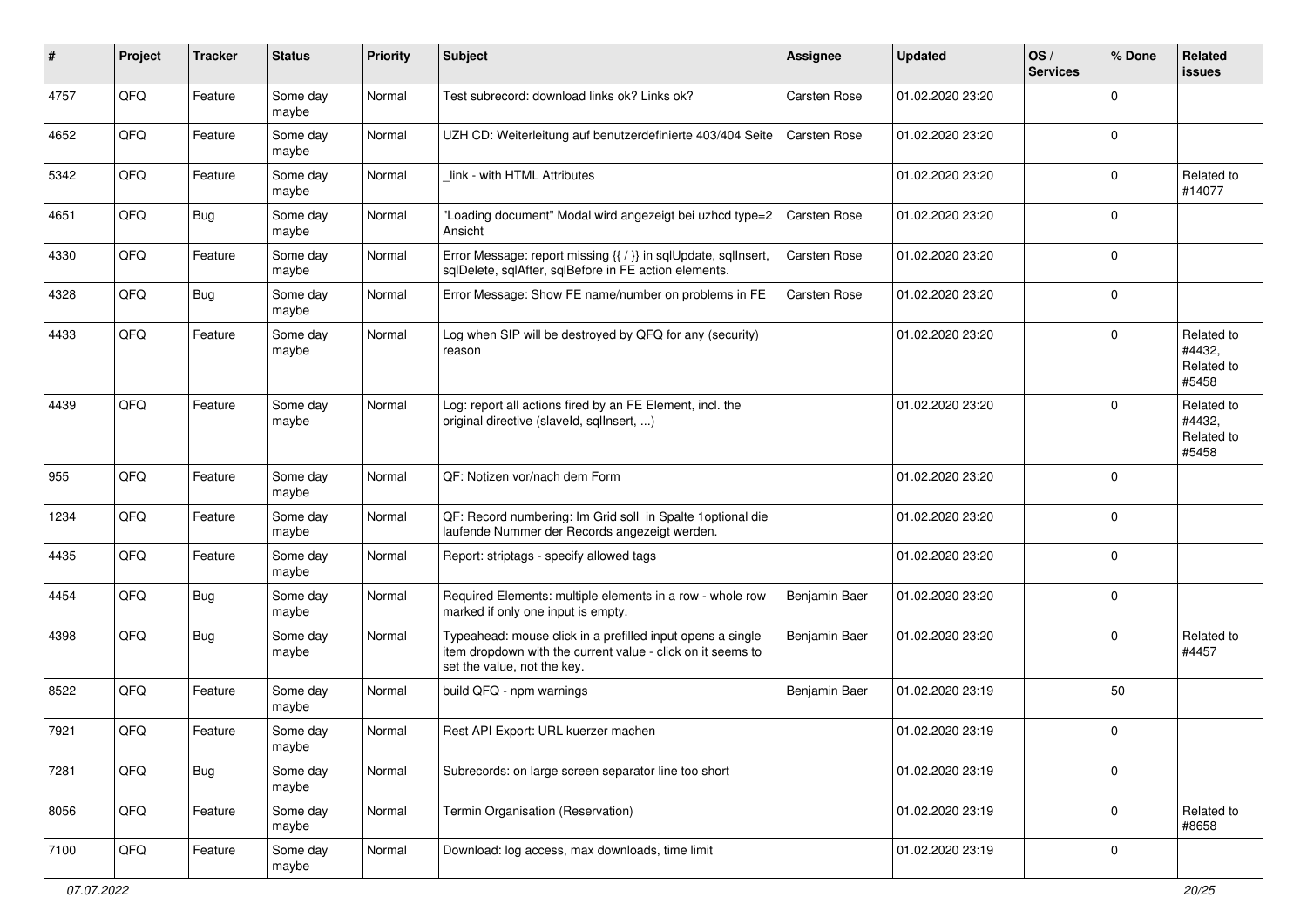| #    | Project | <b>Tracker</b> | <b>Status</b>     | <b>Priority</b> | <b>Subject</b>                                                                                                       | Assignee            | <b>Updated</b>   | OS/<br><b>Services</b> | % Done      | <b>Related</b><br><b>issues</b> |
|------|---------|----------------|-------------------|-----------------|----------------------------------------------------------------------------------------------------------------------|---------------------|------------------|------------------------|-------------|---------------------------------|
| 5893 | QFQ     | Feature        | Some day<br>maybe | Normal          | Edit on double-click                                                                                                 |                     | 01.02.2020 23:19 |                        | $\mathbf 0$ | Related to<br>#5894             |
| 5923 | QFQ     | Feature        | Some day<br>maybe | Normal          | fillStoreSystemBySqlLate                                                                                             |                     | 01.02.2020 23:19 |                        | $\mathbf 0$ |                                 |
| 5983 | QFQ     | Feature        | Some day<br>maybe | Normal          | Form Submit (save & update): normalize date/-time FE                                                                 | Carsten Rose        | 01.02.2020 23:19 |                        | $\mathbf 0$ |                                 |
| 6084 | QFQ     | Feature        | Some day<br>maybe | Normal          | New escape type: 'D' - convert date                                                                                  |                     | 01.02.2020 23:19 |                        | $\mathbf 0$ |                                 |
| 5895 | QFQ     | Feature        | Some day<br>maybe | Normal          | Tutorial: List of all QFQ Features                                                                                   |                     | 01.02.2020 23:19 |                        | $\mathbf 0$ |                                 |
| 6704 | QFQ     | Feature        | Some day<br>maybe | Normal          | Upload Mode: Bilder in Notizen rechts sollen aktuellen<br>Upload repräsentieren.                                     |                     | 01.02.2020 23:19 |                        | $\mathbf 0$ | Related to<br>#3264             |
| 5991 | QFQ     | <b>Bug</b>     | Some day<br>maybe | Normal          | URLs with ' ' or long parameter are problematic                                                                      | Carsten Rose        | 01.02.2020 23:19 |                        | $\mathbf 0$ |                                 |
| 5768 | QFQ     | Bug            | Some day<br>maybe | Normal          | '{{pageLanguage:T}}' missing if QFQ is called via api                                                                | Carsten Rose        | 01.02.2020 23:19 |                        | $\Omega$    |                                 |
| 5579 | QFQ     | Feature        | Some day<br>maybe | Normal          | Enhance Doc / Presentation: variable type 'link column type'                                                         | Carsten Rose        | 01.02.2020 23:19 |                        | $\mathbf 0$ |                                 |
| 5877 | QFQ     | <b>Bug</b>     | Some day<br>maybe | Normal          | FE.type=note:bsColumn strange behaviour                                                                              |                     | 01.02.2020 23:19 |                        | $\mathbf 0$ |                                 |
| 5557 | QFQ     | <b>Bug</b>     | Some day<br>maybe | Normal          | Form load: STORE_RECORD filled, but should be empty                                                                  | <b>Carsten Rose</b> | 01.02.2020 23:19 |                        | $\mathbf 0$ |                                 |
| 5852 | QFQ     | Feature        | Some day<br>maybe | Normal          | Logging: mail.log / sql.log - im FE anzeigen und via AJAX<br>aktualisieren                                           | Carsten Rose        | 01.02.2020 23:19 |                        | $\mathbf 0$ | Related to<br>#5885             |
| 5805 | QFQ     | Feature        | Some day<br>maybe | Normal          | TypeAHead SQL value instead of key stored                                                                            |                     | 01.02.2020 23:19 |                        | $\Omega$    | Related to<br>#5444             |
| 5706 | QFQ     | Bug            | Some day<br>maybe | Normal          | upload: fileDestination needs to be sanatized                                                                        | <b>Carsten Rose</b> | 01.02.2020 23:19 |                        | $\mathbf 0$ |                                 |
| 4869 | QFQ     | Feature        | Some day<br>maybe | Normal          | Dynamic Update (show, hide, readonly?, required?) for<br><b>Template Group Elements</b>                              | Carsten Rose        | 01.02.2020 23:19 |                        | $\Omega$    | Related to<br>#4865             |
| 5132 | QFQ     | Feature        | Some day<br>maybe | Normal          | Error Message sendmail missing attachment: more details                                                              | Carsten Rose        | 01.02.2020 23:19 |                        | $\Omega$    |                                 |
| 5021 | QFQ     | Bug            | Some day<br>maybe | Normal          | FE.typ=extra - during save displays error 'datum2' already<br>filled in STORE_SIP - the value is stored nevertheless | Carsten Rose        | 01.02.2020 23:19 |                        | $\Omega$    | Related to<br>#3875             |
| 4872 | QFQ     | Feature        | Some day<br>maybe | Normal          | Fields of Typo3 page available in STORE_TYPO3                                                                        | Carsten Rose        | 01.02.2020 23:19 |                        | $\mathbf 0$ |                                 |
| 5389 | QFQ     | Feature        | Some day<br>maybe | Normal          | QFQ Design: Multline label / note                                                                                    | Benjamin Baer       | 01.02.2020 23:19 |                        | $\Omega$    |                                 |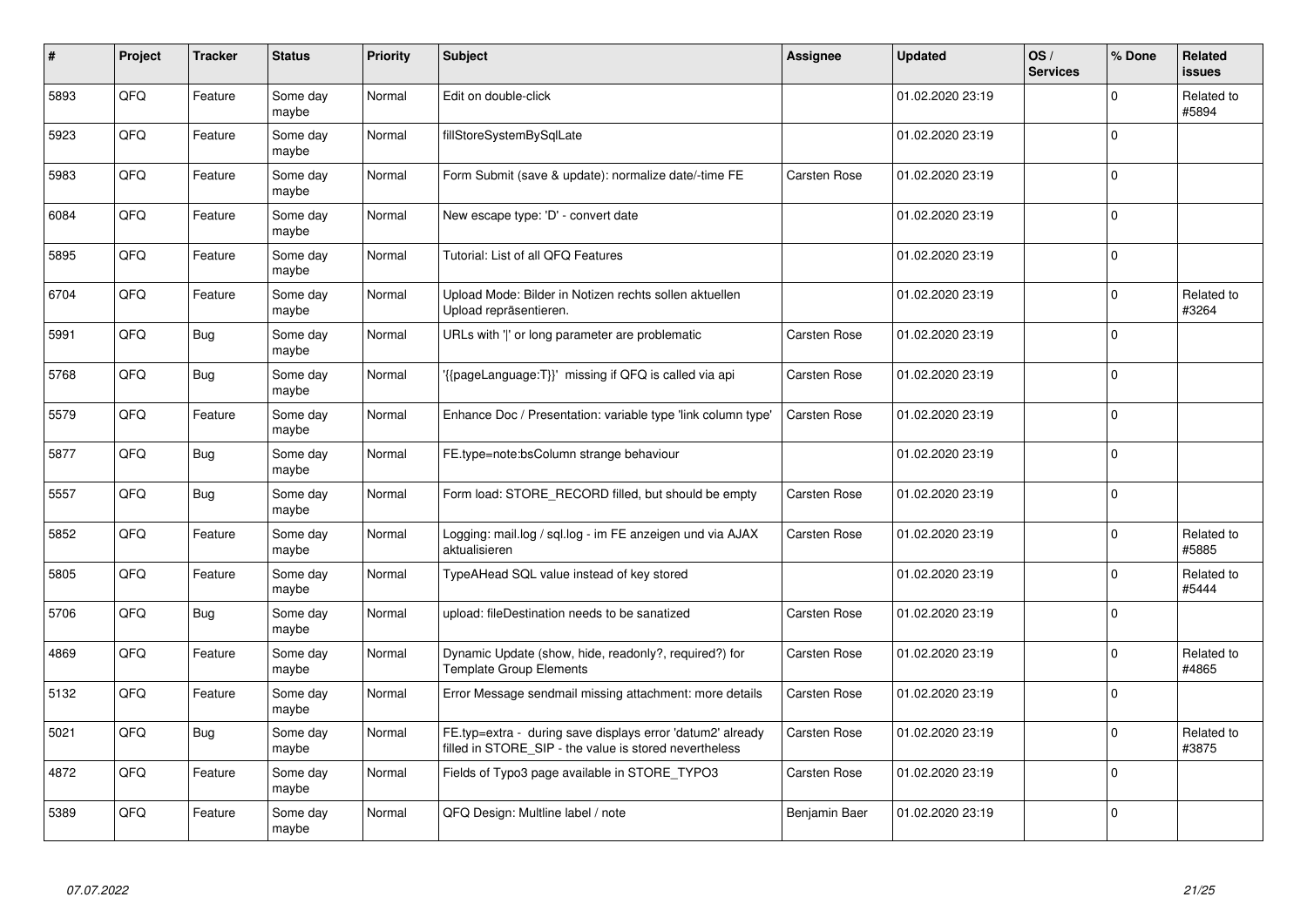| #     | Project | <b>Tracker</b> | <b>Status</b>     | <b>Priority</b> | Subject                                                                                                         | <b>Assignee</b> | <b>Updated</b>   | OS/<br><b>Services</b> | % Done      | Related<br>issues   |
|-------|---------|----------------|-------------------|-----------------|-----------------------------------------------------------------------------------------------------------------|-----------------|------------------|------------------------|-------------|---------------------|
| 4606  | QFQ     | Feature        | Some day<br>maybe | Normal          | link: qualifier to render bootstrap button                                                                      | Carsten Rose    | 01.02.2020 23:19 |                        | $\Omega$    |                     |
| 4092  | QFQ     | Bug            | Some day<br>maybe | Normal          | 1) Logging verbessern wann welches FE warum ausgefuehrt<br>wird, 2) Documentation: Best Practice Template Group | Carsten Rose    | 01.02.2020 23:19 |                        | $\Omega$    | Related to<br>#3504 |
| 4583  | QFQ     | Bug            | Some day<br>maybe | Normal          | Dynamic Update bei TypeAhead Feldern                                                                            | Carsten Rose    | 01.02.2020 23:19 |                        | $\Omega$    |                     |
| 4528  | QFQ     | <b>Bug</b>     | Some day<br>maybe | Normal          | extraButtonLock mit SQLAhead Bug                                                                                | Carsten Rose    | 01.02.2020 23:19 |                        | $\Omega$    |                     |
| 3613  | QFQ     | Bug            | Some day<br>maybe | Normal          | note /note unchecked -> note div (col-md) wird weiterhin<br>gerendert                                           | Elias Villiger  | 01.02.2020 23:19 |                        | 100         |                     |
| 9968  | QFQ     | Feature        | Priorize          | Normal          | Tooltip in Links for Developer                                                                                  | Carsten Rose    | 01.02.2020 23:17 |                        | $\Omega$    |                     |
| 8277  | QFQ     | Feature        | Priorize          | Normal          | fe.parameter.default=                                                                                           | Carsten Rose    | 01.02.2020 23:17 |                        | $\Omega$    | Related to<br>#8113 |
| 9928  | QFQ     | Feature        | Priorize          | Normal          | SpecialColumnName: a) Deprecated: ' AS "_+tag " ', b)<br>New: ' AS "_ <tag1><tag2>"</tag2></tag1>               | Carsten Rose    | 01.02.2020 23:17 |                        | $\Omega$    | Related to<br>#9929 |
| 10014 | QFQ     | Feature        | New               | Normal          | Manual.rst: describe behaviour and process order of<br>fillStoreVar, slaveId, sqlBefore,                        | Carsten Rose    | 01.02.2020 22:31 |                        | $\Omega$    |                     |
| 9773  | QFQ     | Bug            | <b>New</b>        | Normal          | form.parameter.formModeGlobal=requiredOff                                                                       | Carsten Rose    | 01.02.2020 15:56 |                        | $\Omega$    |                     |
| 9898  | QFQ     | Bug            | Feedback          | Normal          | Formular trotz Timeout gespeichert                                                                              | Benjamin Baer   | 01.02.2020 15:56 |                        | $\Omega$    |                     |
| 9535  | QFQ     | Bug            | Feedback          | Normal          | Report:  AS '_vertical' - column to wide - vertical >> rot45,<br>rot90                                          | Benjamin Baer   | 01.02.2020 15:56 |                        | $\Omega$    |                     |
| 9855  | QFQ     | <b>Bug</b>     | New               | Normal          | <b>Required Check</b>                                                                                           |                 | 01.02.2020 15:56 |                        | $\Omega$    |                     |
| 9024  | QFQ     | <b>Bug</b>     | Some day<br>maybe | Normal          | QFQ Einarbeitung                                                                                                |                 | 01.02.2020 15:56 |                        | $\Omega$    |                     |
| 2643  | QFQ     | <b>Bug</b>     | Some day<br>maybe | Normal          | Zend / PHP Webinars anschauen                                                                                   | Carsten Rose    | 01.02.2020 15:56 |                        | $\Omega$    |                     |
| 9983  | QFQ     | Feature        | New               | Normal          | Report Notation: new keyword 'range'                                                                            | Carsten Rose    | 01.02.2020 15:55 |                        | $\Omega$    |                     |
| 9975  | QFQ     | Bug            | Priorize          | Normal          | Dropdown Menu: 'r:3' broken                                                                                     | Carsten Rose    | 01.02.2020 10:13 |                        | $\Omega$    |                     |
| 9862  | QFQ     | <b>Bug</b>     | Priorize          | Normal          | Failed writing to sql mail qfq.log should throw an exception                                                    | Carsten Rose    | 01.02.2020 10:13 |                        | $\mathbf 0$ |                     |
| 9900  | QFQ     | Feature        | Priorize          | Normal          | Generic API Call: tt-content record >> JSON                                                                     | Carsten Rose    | 01.02.2020 10:13 |                        | $\Omega$    |                     |
| 9947  | QFQ     | Bug            | Priorize          | Normal          | Unwanted error message if missing 'typeAheadSqlPrefetch'                                                        | Carsten Rose    | 01.02.2020 10:13 |                        | $\Omega$    |                     |
| 7630  | QFQ     | Feature        | Priorize          | Normal          | detailed error message for simple upload                                                                        | Carsten Rose    | 01.02.2020 10:13 |                        | $\mathbf 0$ |                     |
| 8585  | QFQ     | Feature        | Priorize          | Normal          | Enhance Error message for 'unknown form'                                                                        | Carsten Rose    | 01.02.2020 10:13 |                        | $\pmb{0}$   |                     |
| 8584  | QFQ     | Feature        | Priorize          | Normal          | FE 'Action' - never assign to Container (except Template<br>Group)                                              | Carsten Rose    | 01.02.2020 10:13 |                        | 0           |                     |
| 7656  | QFQ     | <b>Bug</b>     | Priorize          | Normal          | FE with required, 'pattern' and 'extraButtonLock': always<br>complain about missing value                       | Carsten Rose    | 01.02.2020 10:13 |                        | $\mathbf 0$ |                     |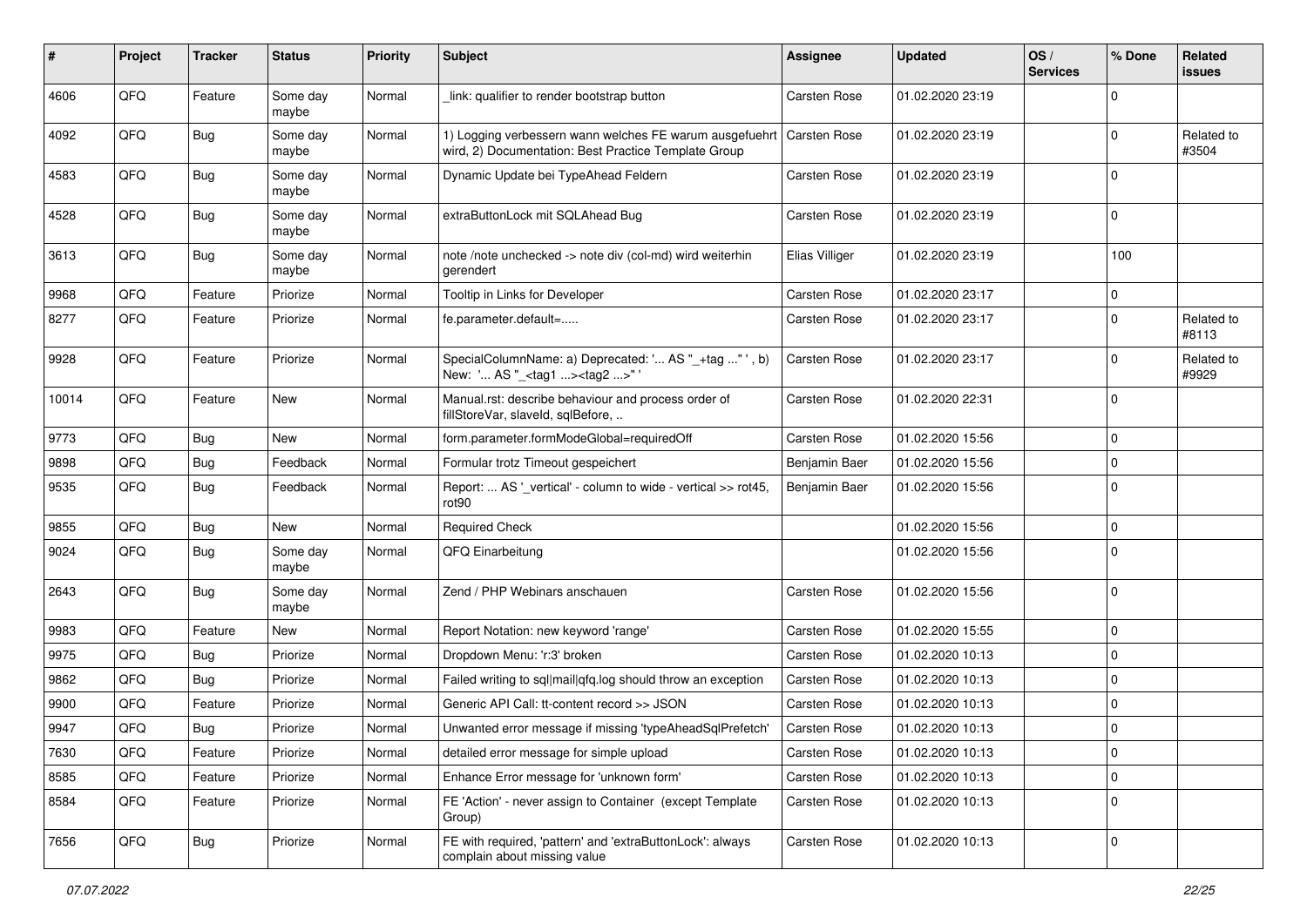| ∦    | Project | <b>Tracker</b> | <b>Status</b>     | <b>Priority</b> | <b>Subject</b>                                                                                                                        | Assignee            | <b>Updated</b>   | OS/<br><b>Services</b> | % Done      | Related<br><b>issues</b>                    |
|------|---------|----------------|-------------------|-----------------|---------------------------------------------------------------------------------------------------------------------------------------|---------------------|------------------|------------------------|-------------|---------------------------------------------|
| 8037 | QFQ     | Bug            | Priorize          | Normal          | FE.type=upload (advanced mode): {{slaveld:V}} missing<br>during dynamic update                                                        | Carsten Rose        | 01.02.2020 10:13 |                        | $\Omega$    |                                             |
| 8034 | QFQ     | Feature        | Priorize          | Normal          | FormElement 'data': 22.22.2222 should not be accepted                                                                                 | Carsten Rose        | 01.02.2020 10:13 |                        | $\mathbf 0$ |                                             |
| 7217 | QFQ     | Feature        | Priorize          | Normal          | Download: notice User if `_sip=?` is missing                                                                                          | Carsten Rose        | 01.02.2020 10:13 |                        | $\mathbf 0$ |                                             |
| 6998 | QFQ     | Feature        | Priorize          | Normal          | Form: with debug=on show column information as tooltip of<br>column label                                                             | Carsten Rose        | 01.02.2020 10:13 |                        | $\mathbf 0$ |                                             |
| 7290 | QFQ     | Feature        | Priorize          | Normal          | FormEditor: title as textarea if LEN(title)>60                                                                                        | Carsten Rose        | 01.02.2020 10:13 |                        | $\mathbf 0$ | Blocked by<br>#7682                         |
| 7522 | QFQ     | Feature        | Priorize          | Normal          | Inserting default index.html to folder (Avoid Apache<br>Indexing)                                                                     | Carsten Rose        | 01.02.2020 10:13 |                        | $\mathbf 0$ |                                             |
| 6574 | QFQ     | Bug            | Priorize          | Normal          | qfq.log: Fehlermeldung wurde angezeigt, aber nicht geloggt                                                                            | Carsten Rose        | 01.02.2020 10:13 |                        | $\mathbf 0$ |                                             |
| 7616 | QFQ     | Bug            | Priorize          | Normal          | Selectlist with Enum & Dynamic Update                                                                                                 | Carsten Rose        | 01.02.2020 10:13 |                        | $\mathbf 0$ |                                             |
| 5942 | QFQ     | Feature        | Priorize          | Normal          | 'L' and 'type': append to links, generate via '_link' by using<br>'u:' .                                                              | Carsten Rose        | 01.02.2020 10:13 |                        | $\mathbf 0$ |                                             |
| 3782 | QFQ     | Bug            | Priorize          | Normal          | Bei fehlerhafter Eingabe (z.B. Datum) sollte das erwartete<br>Format angezeigt werden                                                 | Carsten Rose        | 01.02.2020 10:13 |                        | $\mathbf 0$ |                                             |
| 7920 | QFQ     | Feature        | <b>New</b>        | Normal          | FE: Syntax Highlight, Zeinlenumbruch                                                                                                  | Carsten Rose        | 01.02.2020 10:03 |                        | $\mathbf 0$ |                                             |
| 5782 | QFQ     | Feature        | New               | Normal          | NextCloud API                                                                                                                         | Carsten Rose        | 01.02.2020 10:02 |                        | $\mathbf 0$ |                                             |
| 7660 | QFQ     | Feature        | New               | Normal          | IMAP: import mails to DB, move / delete mails                                                                                         | Carsten Rose        | 01.02.2020 09:52 |                        | $\mathbf 0$ |                                             |
| 9927 | QFQ     | Feature        | <b>New</b>        | Normal          | QFQ Update: a) Update nur machen wenn BE User<br>eingeloggt ist., b) Bei Fehler genaue Meldung welcher<br>Updateschritt Probleme hat. | Carsten Rose        | 22.01.2020 12:59 |                        | $\mathbf 0$ |                                             |
| 9853 | QFQ     | Feature        | New               | Normal          | Check das SQL / QFQ / Mail Logfile geschrieben wird                                                                                   |                     | 09.01.2020 11:15 |                        | $\mathbf 0$ |                                             |
| 9777 | QFQ     | Feature        | New               | Normal          | Logging QFQ Variables                                                                                                                 | Carsten Rose        | 16.12.2019 17:17 |                        | 0           |                                             |
| 8702 | QFQ     | Feature        | New               | Normal          | Load Record which is locked: missing user info                                                                                        | <b>Carsten Rose</b> | 11.12.2019 16:16 |                        | $\Omega$    | Related to<br>#9789                         |
| 4756 | QFQ     | Bug            | <b>New</b>        | Normal          | Form dirty even nothing changes                                                                                                       | Carsten Rose        | 11.12.2019 16:16 |                        | $\Omega$    |                                             |
| 6602 | QFQ     | Feature        | <b>New</b>        | Normal          | Formlet: in Report auf Mausklick ein mini-form oeffnen                                                                                | <b>Carsten Rose</b> | 11.12.2019 16:16 |                        | $\mathbf 0$ |                                             |
| 7480 | QFQ     | Feature        | New               | Normal          | Record History (Undo / Redo)                                                                                                          | Carsten Rose        | 11.12.2019 16:16 |                        | $\mathbf 0$ | Related to<br>#2361                         |
| 2361 | QFG     | Feature        | New               | Normal          | Logging wer/wann/wo welches Formular aufgerufen hat                                                                                   | Carsten Rose        | 11.12.2019 16:15 |                        | $\Omega$    | Related to<br>#4432,<br>Related to<br>#7480 |
| 4023 | QFQ     | Feature        | New               | Normal          | prepared statements - FE action: salveld, sqlInsert,<br>sqlUpdate, sqlDelete, sqlBefore, sqlAfter                                     | Carsten Rose        | 11.12.2019 16:15 |                        | $\mathbf 0$ |                                             |
| 3267 | QFG     | Feature        | Some day<br>maybe | Normal          | 2 Forms auf einer Seite: real + Read only                                                                                             | Carsten Rose        | 11.12.2019 16:03 |                        | $\mathbf 0$ |                                             |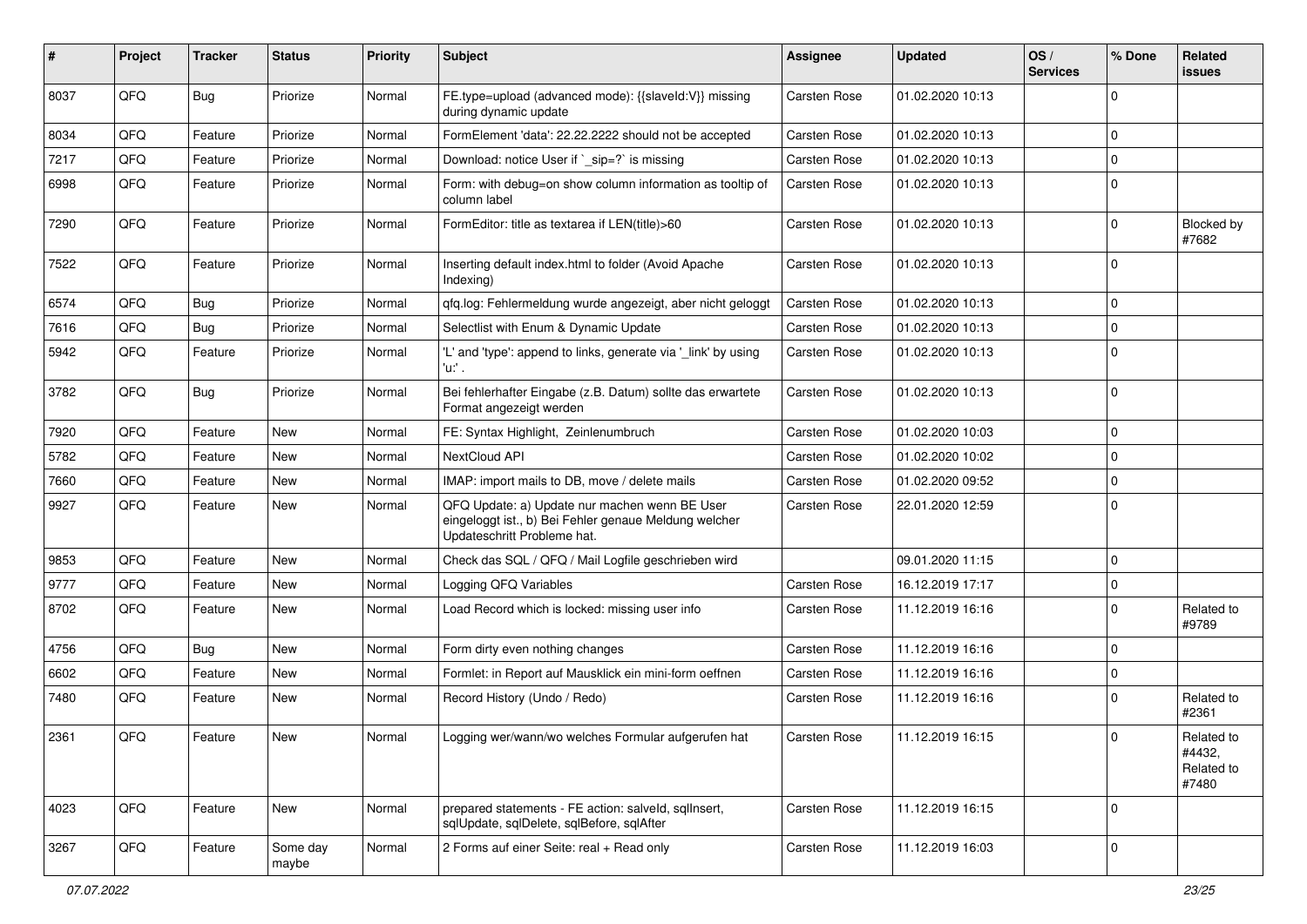| #    | Project | <b>Tracker</b> | <b>Status</b>     | <b>Priority</b> | <b>Subject</b>                                                                                                     | Assignee            | <b>Updated</b>   | OS/<br><b>Services</b> | % Done      | <b>Related</b><br><b>issues</b> |
|------|---------|----------------|-------------------|-----------------|--------------------------------------------------------------------------------------------------------------------|---------------------|------------------|------------------------|-------------|---------------------------------|
| 3130 | QFQ     | <b>Bug</b>     | Some day<br>maybe | Normal          | Debug Info's nicht korrekt nach 'New > Save'.                                                                      | <b>Carsten Rose</b> | 11.12.2019 16:03 |                        | $\Omega$    | Related to<br>#3253             |
| 3216 | QFQ     | Feature        | Some day<br>maybe | Normal          | dynamic update für checkbox label2                                                                                 | Carsten Rose        | 11.12.2019 16:03 |                        | $\mathbf 0$ | Related to<br>#2081             |
| 2995 | QFQ     | Feature        | Some day<br>maybe | Normal          | Dropdown JQuery Plugin: 'chosen' - Moeglichkeit um Select<br>Listen mehr Funktion zu geben. Kein Bootstrap noetig. | Carsten Rose        | 11.12.2019 16:03 |                        | $\mathbf 0$ |                                 |
| 2950 | QFQ     | Feature        | Some day<br>maybe | Normal          | Inhalt QFQ Records als File                                                                                        |                     | 11.12.2019 16:03 |                        | $\Omega$    |                                 |
| 2084 | QFQ     | Feature        | Some day<br>maybe | Normal          | Mailto mit encryption: Subrecord                                                                                   | Carsten Rose        | 11.12.2019 16:03 |                        | $\mathbf 0$ | Related to<br>#2082             |
| 2063 | QFQ     | <b>Bug</b>     | Some day<br>maybe | Normal          | Pills auf 'inaktiv' setzen falls keine Element auf dem Pill<br>sichtbar sind.                                      | Benjamin Baer       | 11.12.2019 16:03 |                        | $\mathbf 0$ | Related to<br>#3752             |
| 1946 | QFQ     | Feature        | Some day<br>maybe | Normal          | Kontrolle ob der ReadOnly Modus bei den<br>Formularelementen korrekt implementiert ist                             | Carsten Rose        | 11.12.2019 16:03 |                        | $\mathbf 0$ |                                 |
| 1635 | QFQ     | Feature        | Some day<br>maybe | Normal          | QFQ Extension content record: weitere Optionen<br>einblenden.                                                      | Carsten Rose        | 11.12.2019 16:03 |                        | $\mathbf 0$ |                                 |
| 1510 | QFQ     | Feature        | Some day<br>maybe | Normal          | jquery von google laden, falls das nicht geht lokal                                                                |                     | 11.12.2019 16:03 |                        | $\Omega$    |                                 |
| 1253 | QFQ     | Feature        | Some day<br>maybe | Normal          | QF: Colorpicker                                                                                                    |                     | 11.12.2019 16:03 |                        | $\mathbf 0$ |                                 |
| 1251 | QFQ     | Feature        | Some day<br>maybe | Normal          | QF: Combo                                                                                                          |                     | 11.12.2019 16:03 |                        | $\mathbf 0$ |                                 |
| 1623 | QFQ     | Feature        | Some day<br>maybe | Normal          | RealURL                                                                                                            |                     | 11.12.2019 16:03 |                        | $30\,$      |                                 |
| 4293 | QFQ     | <b>Bug</b>     | Some day<br>maybe | Normal          | Download broken if token 'd:' is missing - but no error<br>message                                                 | Carsten Rose        | 11.12.2019 16:03 |                        | $\mathbf 0$ | Related to<br>#7514             |
| 4259 | QFQ     | Feature        | Some day<br>maybe | Normal          | Instant trigger a cron job                                                                                         | Carsten Rose        | 11.12.2019 16:03 |                        | $\pmb{0}$   |                                 |
| 4197 | QFQ     | Feature        | Some day<br>maybe | Normal          | Unit Test fuer JSON Stream von QuickFormQuery.php ><br>doForm()                                                    | Carsten Rose        | 11.12.2019 16:03 |                        | $\Omega$    |                                 |
| 4122 | QFQ     | <b>Bug</b>     | Some day<br>maybe | Normal          | file: Render Mode hat keinen Effekt                                                                                |                     | 11.12.2019 16:03 |                        | $\Omega$    |                                 |
| 4138 | QFQ     | <b>Bug</b>     | Some day<br>maybe | Normal          | style fehlt                                                                                                        |                     | 11.12.2019 16:03 |                        | $\mathbf 0$ |                                 |
| 4027 | QFQ     | Feature        | Some day<br>maybe | Normal          | Missing: orange 'check' / 'bullet'                                                                                 |                     | 11.12.2019 16:03 |                        | $\Omega$    |                                 |
| 4026 | QFQ     | Feature        | Some day<br>maybe | Normal          | sqlLog.sql: log number of FE.id                                                                                    | <b>Carsten Rose</b> | 11.12.2019 16:03 |                        | $\Omega$    | Related to<br>#5458             |